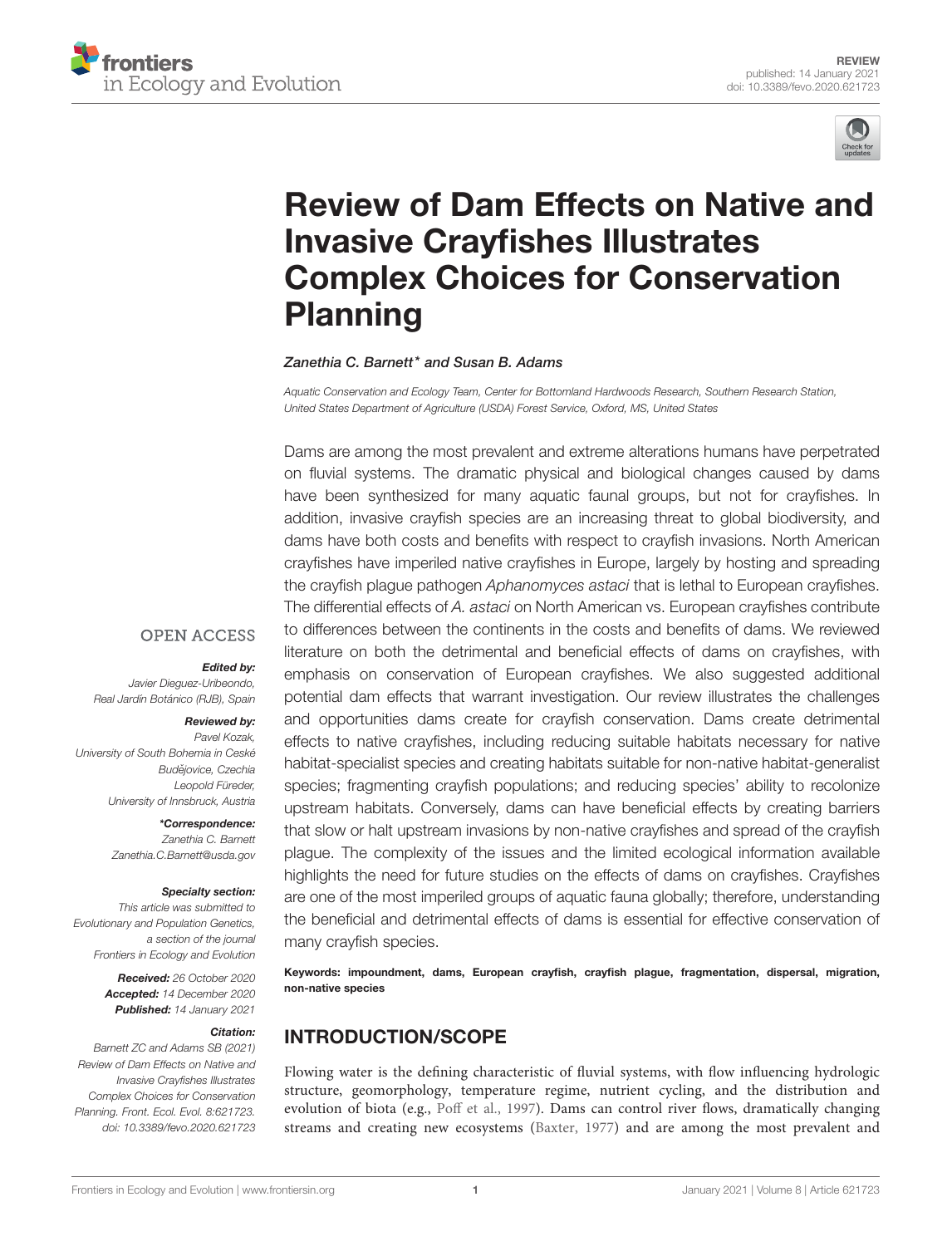extreme alterations humans have perpetrated on fluvial systems [\(The Heinz Center, 2002;](#page-14-0) [Liermann et al., 2012;](#page-12-0) [Grill et al., 2015\)](#page-11-0). With dams on 59% of rivers globally and planned on another 16% [\(Grill et al., 2015\)](#page-11-0), they have drastically altered rivers on every continent except Antarctica. Impacts range from physical alterations of stream channels and water quality to effects on most biological kingdoms.

The largest biological effects of dams often result from river fragmentation and flow regulation [\(Stanford and Ward,](#page-13-1) [2001;](#page-13-1) [Grill et al., 2015\)](#page-11-0). As of 2010, an estimated 35% of the world's river volume was heavily to severely impacted by fragmentation; 35% impacted by flow regulation; and <10% unaffected by either [\(Grill et al., 2015\)](#page-11-0). Dams nearly always create discontinuities in the river continuum and alter aquatic communities, reducing "natural" biodiversity and facilitating invasions by non-native organisms (Stanford and Ward, [2001\)](#page-13-1). They also dramatically alter stream physiochemical properties, including flow and temperature regimes, channel geomorphology, and water chemistry [\(Baxter, 1977\)](#page-10-0) that all influence riverine communities [\(Stanford and Ward, 2001;](#page-13-1) Grill et al., [2015;](#page-11-0) [Hanks and Hartman, 2019\)](#page-11-1).

Dams are built for various purposes (e.g., water storage, flood control, navigation, hydropower, recreation) that dictate their modes of operation, with irrigation the primary purpose of an estimated 50% of the world's dams [\(Mulligan et al., 2020\)](#page-12-1). A dam's purpose and operations, as well as its geomorphic, climatic, and biotic settings, all powerfully influence how it affects faunal communities [\(Stanford and Ward, 2001;](#page-13-1) The Heinz Center, [2002\)](#page-14-0). For example, water storage dams in mountainous settings typically impound deep, high-volume reservoirs with long water residence times. Dams in such systems usually create insurmountable upstream migration barriers to lotic fauna, and the large reservoirs they impound may further inhibit both up- and downstream migrations. Conversely, reservoirs can also facilitate upstream invasion by flooding natural barriers [\(Júnior et al., 2009\)](#page-11-2). Unlike water storage dams, run-of-the-river hydropower or navigation dams may impound little or no water and have negligible effects on water residence times, but instead may facilitate upstream passage and expansion of some species [\(Taugbøl et al., 1993;](#page-14-1) [Kim and Mandrak, 2016\)](#page-12-2). This is especially true of dams with locks.

As of 2019, European rivers had more than 21,000 hydropower dams, with another 8,507 planned and 278 under construction [\(Schwarz, 2019\)](#page-13-2). Of the existing hydropower dams, 19,344 were "small," producing 0.1–<10.0 megawatts (MW) of power, and 686 were "large" (≥50 MW). These totals excluded the considerable number of non-hydropower dams. In the Iberian Peninsula, for example, most dams are managed for irrigation or water abstraction [\(Schwarz, 2019\)](#page-13-2). The US National Inventory of Dams (NID) included 91,457 dams, including 6,346 dams >15 m high [\(https://nid.sec.usace.army.mil/ords/f?p=105:](https://nid.sec.usace.army.mil/ords/f?p=105:113:15689164071610::NO:::) [113:15689164071610::NO:::,](https://nid.sec.usace.army.mil/ords/f?p=105:113:15689164071610::NO:::) accessed 25 June 2020). The primary purposes of inventoried dams included recreation (32%), flood control (19%), irrigation (9%), and hydropower (2%). Small dams are much more abundant than large dams but are poorly quantified [\(Liermann et al., 2012;](#page-12-0) [Grill et al., 2015;](#page-11-0) [Schwarz,](#page-13-2) [2019\)](#page-13-2), even though "the cumulative effects of many small dams can differ from and even exceed those of a single large dam" [\(Liermann et al., 2012\)](#page-12-0).

The dramatic physical and biological changes caused by dams have been synthesized for many aquatic faunal groups, but not for crayfishes. Crayfishes are one of the most imperiled groups of aquatic fauna globally [\(Richman et al., 2015\)](#page-13-3), so understanding how dams affect them is important for conservation. Dams and water management threaten an estimated 25% of atrisk crayfishes in Australia, 35% in the US, and 70% in Mexico [\(Richman et al., 2015\)](#page-13-3). In Europe, the major threat to native crayfish persistence is the crayfish plague, caused by the oomycete Aphanomyces astaci, native to North America [\(Diéguez-Uribeondo, 2010;](#page-10-1) [Füreder, 2016\)](#page-11-3). North American crayfishes generally carry the pathogen but are relatively resistant to the crayfish plague. Their introduction to other continents also introduced the plague, which is often more devastating to the native crayfish fauna than the introduced crayfishes themselves [\(Reynolds, 1988;](#page-13-4) [Taugbøl et al., 1993;](#page-14-1) Kozubíková et al., [2008\)](#page-12-3). Due to the overwhelming impact of the crayfish plague, habitat modifications are of only intermediate concern to crayfish conservation in much of Europe [\(Füreder, 2016\)](#page-11-3). This creates a scenario in which the costs and benefits of dams to crayfish populations may differ between the continents.

We synthesized literature on the effects of dams on crayfishes. Because the literature exploring this topic is limited, we first briefly summarized general effects of dams on riverine ecosystems and on other aquatic faunal groups that are more thoroughly studied. We then summarized effects of dams on crayfishes in non-European continents, followed by effects in Europe, including some benefits of dams for conservation of European crayfishes (**[Table 1](#page-2-0)**). Finally, we addressed several additional effects that dams are likely to have on crayfishes, based on what is known about other faunal groups. Finally, we suggested additional dam-related research that may facilitate crayfish conservation.

# GENERAL ECOSYSTEM EFFECTS OF **DAMS**

Dam effects on rivers and biota differ fundamentally in three longitudinal zones: the reservoir (area converted from lotic to lentic habitat) impounded by the dam, the river segment(s) upstream of the reservoir, and the river segment(s) downstream of the dam. The spatial extent and degree of impacts in each zone vary according to geomorphology, dam height, and dam operation and often vary temporally as well. Because dam effects on riverine physiochemical properties and biological communities are synthesized elsewhere (e.g., Poff and Zimmerman, [2010;](#page-13-5) [Ellis and Jones, 2013\)](#page-11-4), we present only a brief synopsis of the main physiological and biotic impacts of dams.

#### Impacts in Reservoirs

Within a reservoir, a river's natural current velocity is greatly reduced, changing a lotic environment to a lentic one and often inundating areas that were previously floodplain or terrestrial habitats [\(Baxter, 1977\)](#page-10-0). Thus, species adapted to lentic conditions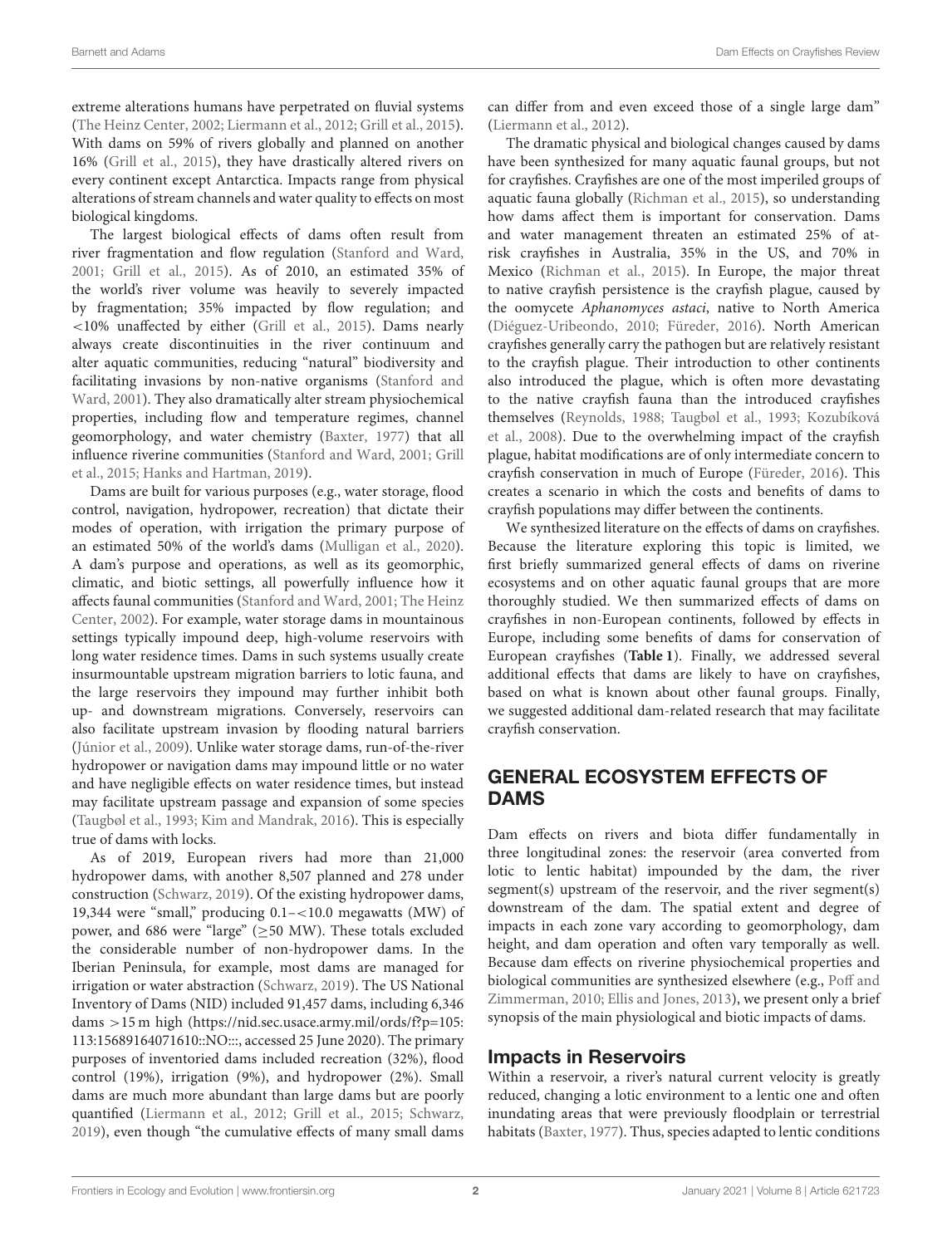<span id="page-2-0"></span>TABLE 1 | Summary of documented effects of dams on crayfishes in Europe, North America, and other continents.

| <b>Impact mechanisms</b>                              |  | <b>EU NA Other References</b>                                                                                                                                                                                                                      |
|-------------------------------------------------------|--|----------------------------------------------------------------------------------------------------------------------------------------------------------------------------------------------------------------------------------------------------|
| Adverse effects                                       |  |                                                                                                                                                                                                                                                    |
| Genetic fragmentation                                 |  | Hartfield, 2010<br>Barnett et al., 2020                                                                                                                                                                                                            |
| Changes in native crayfish<br>assemblage              |  | Roell and Orth, 1992<br>Joy and Death, 2001<br>Westhoff et al., 2006<br>*Meyer et al., 2007<br>*Bubb et al., 2008<br>DiStefano et al., 2009b<br>Hartfield, 2010<br>Lieb et al., 2011<br>Adams, 2013<br>*Füreder, 2016<br>Barnett, 2019             |
| Crayfish introductions                                |  | *Hobbs et al., 1989<br>*Rogers and Holdich, 1995<br>Lodge et al., 2000<br>Puth and Allen, 2004<br>Johnson et al., 2008<br>*Simić et al., 2008<br>DiStefano et al., 2009a<br>Kilian et al., 2012<br>Nunes et al., 2017<br>Madzivanzira et al., 2020 |
| Crayfish plague introductions                         |  | *Reynolds, 1988<br>*Taugbøl et al., 1993<br>*Gerrard et al., 2003<br>*Longshaw, 2011<br>*Kozubíková-Balcarová et al.,<br>2014<br>Mrugala et al., 2017<br>*Kokko et al., 2018                                                                       |
| Stream segments favor<br>invasive species             |  | Light, 2003<br>Bobeldyk and Lamberti, 2008<br>Nunes et al., 2017                                                                                                                                                                                   |
| Increased fish predation<br><b>Beneficial effects</b> |  | Barnett, 2019                                                                                                                                                                                                                                      |
| Barriers to invasive species                          |  | Light, 2003<br>*Kozák et al., 2004<br>Kerby et al., 2005<br>*Krieg and Zenker, 2020<br>Nunes et al., 2017<br>*Dana et al., 2011<br>*Gherardi et al., 2011<br>Lieb et al., 2011<br>*Rahel, 2013<br>*Rosewarne et al., 2013                          |
| Reduced spread of crayfish<br>plague                  |  | *Taugbøl et al., 1993<br>*Kozubíková-Balcarová et al.,<br>2014<br>*Krieg and Zenker, 2020                                                                                                                                                          |
| <sup>a</sup> Expanded habitat for native<br>species   |  | Sheldon, 1989<br>Light, 2003<br>Parkyn et al., 2011<br>*Zaikov et al., 2011<br>*Yuksel et al., 2013<br>Barnett, 2019                                                                                                                               |

aFrom these studies, we inferred that the habitat of native species would expand. No study compared abundances of crayfishes in riverine vs. reservoir habitats. EU, Europe; NA, North America; Other, other continents; •effects documented on continent; \*European studies.

dominate reservoirs, resulting in fewer native, habitat-specialist species and more non-native, habitat-generalist species (Johnson et al., [2008;](#page-11-9) [Kanno and Vokoun, 2010;](#page-11-13) [Santos et al., 2017\)](#page-13-14). However, even native species tolerant of lentic conditions may have to adapt (e.g., morphologically) to new conditions in order to survive [\(Baxter, 1977;](#page-10-0) [Haas et al., 2010\)](#page-11-14). Decreased velocities in reservoirs also cause fine sediment accumulations, especially where undammed tributaries are present [\(Ward, 1976;](#page-14-5) [Maneux et al., 2001;](#page-12-17) [Schleiss et al., 2016\)](#page-13-15). Fine sediments can eliminate gravel-associated species, such as some Unionid mussels and gravel-spawning salmonid fishes that require unembedded substrates for reproduction [\(Bates, 1962;](#page-10-9) Magilligan et al., [2016\)](#page-12-18). Fine sediments can also cover and suffocate mussels or reduce their filter-feeding efficiencies [\(Vaughn and Taylor,](#page-14-6) [1999;](#page-14-6) [McAllister et al., 2001\)](#page-12-19).

The amount of water impounded differs greatly among dams [\(Baxter, 1977\)](#page-10-0), impacting the physiochemical characteristics of the water impounded. For a run-of-the-river dam, where flow is minimally regulated, the entire water column of the reservoir may remain well-mixed thermally due to water flows throughout the reservoir and relatively shallow depths, leading to isothermal and orthograde temperature and oxygen profiles, as well as nutrient concentrations uniformly distributed throughout the water column [\(Worth, 1995\)](#page-14-7). In storage reservoirs, where water residence times may be months or years [\(Maavara et al.,](#page-12-20) [2014\)](#page-12-20), inflows may be turbulent, and well-mixed, whereas water is thermally stratified throughout much of the reservoir. In summer, oxygen and temperature levels are highest in the epilimnion (upper layer) and lowest in the hypolimnion (bottom layer) [\(Cassidy, 1989\)](#page-10-10). Furthermore, water storage and retention times influence reservoir temperature regimes, water quality, and other physiochemical and ecological processes [\(Winton et al.,](#page-14-8) [2019\)](#page-14-8). Changes to these processes often degrade habitats for native, riverine species and lead to communities more tolerant of anthropogenic perturbation, decreasing or eliminating native species intolerant of degraded conditions [\(Havel et al., 2005\)](#page-11-15).

When rivers are dammed, recreational access and water-based activities often increase, which increases species introductions [\(Roell and Orth, 1992;](#page-13-6) [Johnson et al., 2008;](#page-11-9) [Adams et al., 2015\)](#page-10-11). Non-native species often abound in reservoirs, due to intentional (legal or illegal) and unintentional introductions and to "the young age, increased niche availability, and high disturbance regime characteristic of most impoundments" [\(Johnson et al.,](#page-11-9) [2008\)](#page-11-9). Unintentional species introductions may occur by many means, including inadvertent transport on boats, fishing gear, or other recreational equipment [\(Rothlisberger et al., 2010;](#page-13-16) Cole et al., [2019\)](#page-10-12) or with shipments of intentionally stocked fishes [\(Davies et al., 2013\)](#page-10-13).

#### Impacts Upstream of Reservoirs

The primary physical changes to river segments upstream of reservoirs are the reduced water velocity and increased sedimentation [\(Graf, 2005;](#page-11-16) [Hu et al., 2009\)](#page-11-17). As water velocities slow, sediment deposition occurs in the river bed, river margins, and interstitial spaces, increasing water levels, flooding events, and channel migration [\(Baxter, 1977;](#page-10-0) [Wood and Petts, 1994;](#page-14-9) [Graf, 2005;](#page-11-16) [Hu et al., 2009;](#page-11-17) [Schleiss et al., 2016\)](#page-13-15). Decreased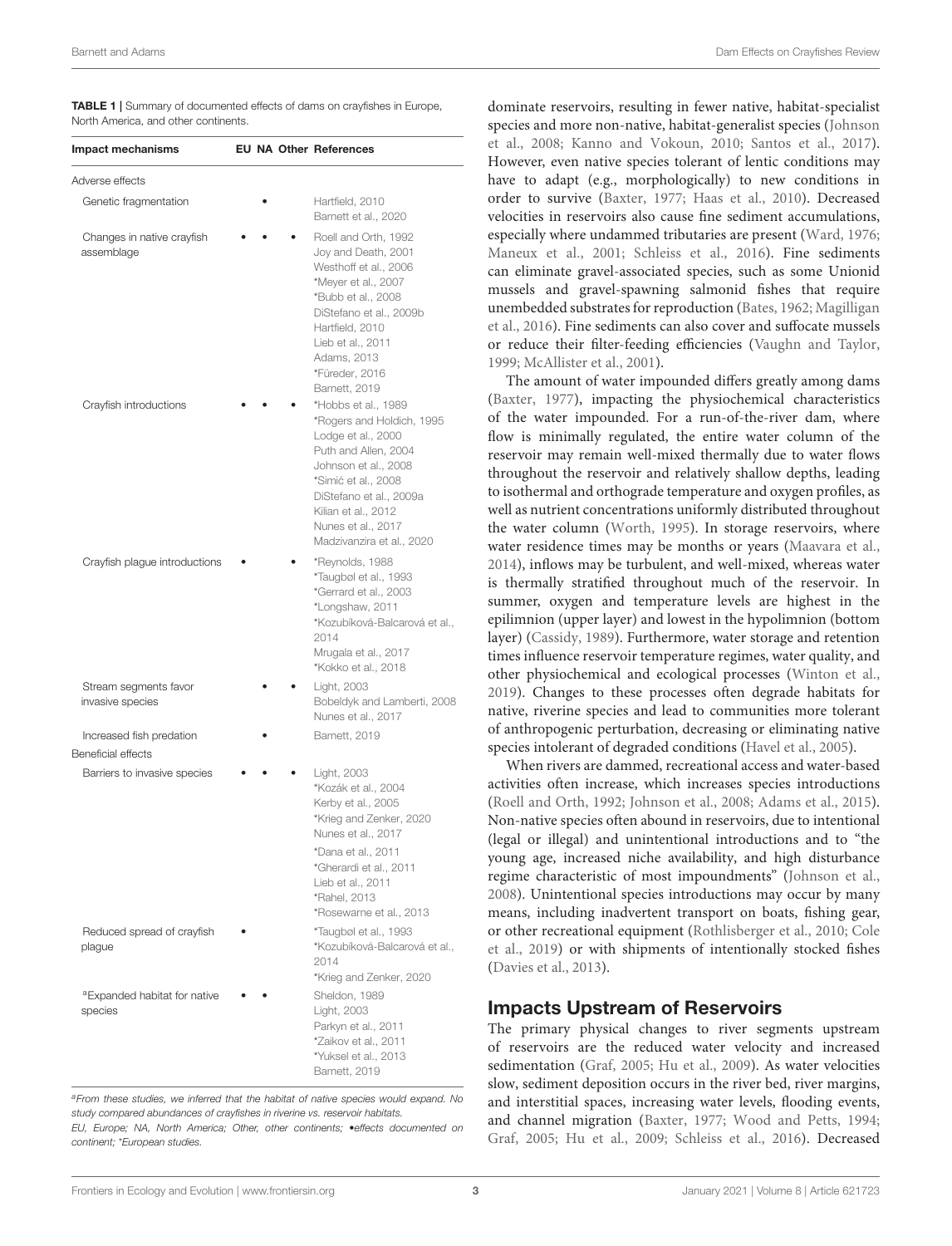interstitial spaces reduces shelter available to lotic species, which subsequently decreases growth and survival (Finstad et al., [2007;](#page-11-18) [Magilligan et al., 2016\)](#page-12-18). As in reservoirs, increased sediment deposition upstream may eliminate gravel-associated species [\(Bates, 1962;](#page-10-9) [Magilligan et al., 2016\)](#page-12-18). Sedimentation also increases the amount of invertebrates entering the drift, reducing the standing stock of benthic invertebrates and changing the abundance and composition of the remaining invertebrate community upstream of reservoirs [\(Jones et al., 2012\)](#page-11-19). Thus, increased sedimentation and the loss of interstitial spaces can greatly reduce the abundance, reproduction, growth, and survival of numerous riverine taxa directly upstream of reservoirs. River segments upstream of reservoirs are also impacted by reservoir taxa (e.g., stocked or introduced fishes) that move into upstream river segments [\(Swink and Jacobs, 1983;](#page-14-10) [Herbert and Gelwick,](#page-11-20) [2003;](#page-11-20) Hladík and Kubečka, 2003). These effects diminish with distance upstream of reservoirs [\(Ellis and Jones, 2013\)](#page-11-4).

Dams and reservoirs create physical and behavioral barriers to animal movements through river networks, interrupting longitudinal connectivity and isolating upstream populations [\(Falke and Gido, 2006;](#page-11-22) [Branco et al., 2012;](#page-10-14) [Crook et al.,](#page-10-15) [2015\)](#page-10-15). Such river fragmentation alters patterns of ecological connectivity, potentially impacting life history strategies and habitat colonization [\(Pringle, 2000;](#page-13-17) [Crook et al., 2015\)](#page-10-15), leading to local extinction of migratory organisms [\(Gehrke et al., 2002;](#page-11-23) [Hall et al., 2011;](#page-11-24) [Liermann et al., 2012\)](#page-12-0), and reducing abundances of non-migratory, upstream populations [\(Winston et al., 1991;](#page-14-11) [Morita and Yamamoto, 2002\)](#page-12-21). Inhibiting movements through river systems can also reduce gene flow among populations, decreasing population genetic diversity and population fitness [\(Lande and Barrowclough, 1987;](#page-12-22) [Fullerton et al., 2010;](#page-11-25) Fluker et al., [2014\)](#page-11-26). Because dams have fragmented riverine systems only recently relative to evolutionary timescales, the full extent of their effects on species may ultimately be much greater than currently estimated, due to time lags in population responses (Richmond et al., [2009;](#page-13-18) [Abernathy et al., 2013\)](#page-10-16).

#### Impacts Downstream of Dams

Dams and associated reservoirs can profoundly alter natural flow regimes downstream, causing subsequent changes in fauna composition [\(Baxter, 1977;](#page-10-0) [Watters, 1996;](#page-14-12) [Cumming, 2004;](#page-10-17) [Graf,](#page-11-27) [2006\)](#page-11-27). Some dams (e.g., hydroelectric dams) create a rapidly fluctuating downstream hydrologic regime, matching discharges to hourly water or power demands [\(Richter and Thomas, 2007\)](#page-13-19). Such dam operation often results in a low abundance and low diversity of species downstream [\(Ward, 1976;](#page-14-5) [Armitage, 1978;](#page-10-18) [Baumgartner et al., 2020\)](#page-10-19). Conversely, some dams only release high volumes of water during certain seasons, with minimum water discharged during other seasons [\(Graf, 2006\)](#page-11-27). These dam operations lead to a high abundance, but low diversity of species [\(Ward, 1976;](#page-14-5) [Armitage, 1978;](#page-10-18) [Baumgartner et al., 2020\)](#page-10-19). To meet management needs, dam managers may also stop the release of water from reservoirs or divert water from the river, completely dewatering long river segments downstream [\(Pringle,](#page-13-17) [2000;](#page-13-17) [Perkin et al., 2015\)](#page-13-20). Dry segments downstream of dams often eliminate most lotic species, especially those that are not adapted to harsh, unstable physical conditions [\(Anderson et al.,](#page-10-20) [2006\)](#page-10-20). Additionally, dams prevent movement and migration of fauna through riverine systems, which can lead to the reduced abundance or local extinction of native species downstream [\(Gehrke et al., 2002;](#page-11-23) [Liermann et al., 2012\)](#page-12-0).

Dams typically alter downstream temperature regimes, water quality, and physiochemical and ecological processes, and dams with long water-retention times often cause the greatest changes [\(Baxter, 1977;](#page-10-0) [Watters, 1996;](#page-14-12) [Maneux et al., 2001;](#page-12-17) [Cumming,](#page-10-17) [2004;](#page-10-17) [Maavara et al., 2014\)](#page-12-20). In thermally stratified reservoirs, the seasonal timing and depth (hypolimnetic vs. epilimnetic) of water releases influence downstream water quality (Hanks and Hartman, [2019\)](#page-11-1). Water released downstream from reservoirs can cool water in the summer and warm it in the winter, as well as alter oxygen and nutrient loads relative to natural levels, causing subsequent changes in downstream fauna [\(Baxter, 1977;](#page-10-0) [Lessard and Hayes, 2003;](#page-12-23) [Graf, 2005;](#page-11-16) [Kunz et al., 2011;](#page-12-24) Mejia et al., [2020\)](#page-12-25). Nonetheless, with distance downstream from dams and input from downstream tributaries, water conditions (e.g., thermal regime, nutrient content) often gradually returns to a more natural state [\(Mejia et al., 2020\)](#page-12-25). Species community structure also reverts toward its pre-impoundment state with distance downstream from dams [\(Hanks and Hartman, 2019\)](#page-11-1). Recovery distance varies by taxa and species [\(Voelz and Ward,](#page-14-13) [1991;](#page-14-13) [Camargo and Voelz, 1998;](#page-10-21) [McGregor and Garner, 2003;](#page-12-26) [Phillips and Johnston, 2004b;](#page-13-21) [Hanks and Hartman, 2019\)](#page-11-1), with hundreds of kilometers needed for the recovery of some rare species [\(Vaughn and Taylor, 1999\)](#page-14-6).

The reduced sediment loads carried by water released from storage reservoirs alter channel morphology downstream of dams. Reduced sedimentation creates coarser riverbeds and greater channel erosion, increasing channel incision (i.e., lowering of bed level) and width [\(Baxter, 1977;](#page-10-0) [Chien, 1985;](#page-10-22) [Wood and Petts, 1994;](#page-14-9) [Gordon et al., 2004;](#page-11-28) [Graf, 2005;](#page-11-16) Simon and Rinaldi, [2006\)](#page-13-22). Channel incision can lower local water tables, affecting river flows and riparian conditions [\(Scott et al.,](#page-13-23) [2000;](#page-13-23) [Schilling et al., 2004\)](#page-13-24). The loss of fine sediments creates riverbeds armored with large rocks and boulders [\(Graf, 2005\)](#page-11-16) and reduces the geomorphic complexity of downstream segments, resulting in fewer sand/gravel bars and shallow-water habitats compared to unregulated rivers [\(Poff et al., 1997;](#page-13-0) [Graf, 2006\)](#page-11-27). These geomorphic changes can propagate hundreds of kilometers downstream of dams [\(Graf, 2006\)](#page-11-27). Native species that are poorly adapted to the altered habitat conditions are decreased or eliminated, often with non-native species filling the new niches [\(Caiola et al., 2014\)](#page-10-23).

# ADVERSE EFFECTS OF DAMS ON **CRAYFISHES**

# Genetic Fragmentation of Crayfish Populations

Dams and reservoirs can restrict crayfish dispersal and gene flow, genetically fragmenting populations, as demonstrated in the southern Appalachian Mountains, USA [\(Hartfield, 2010;](#page-11-5)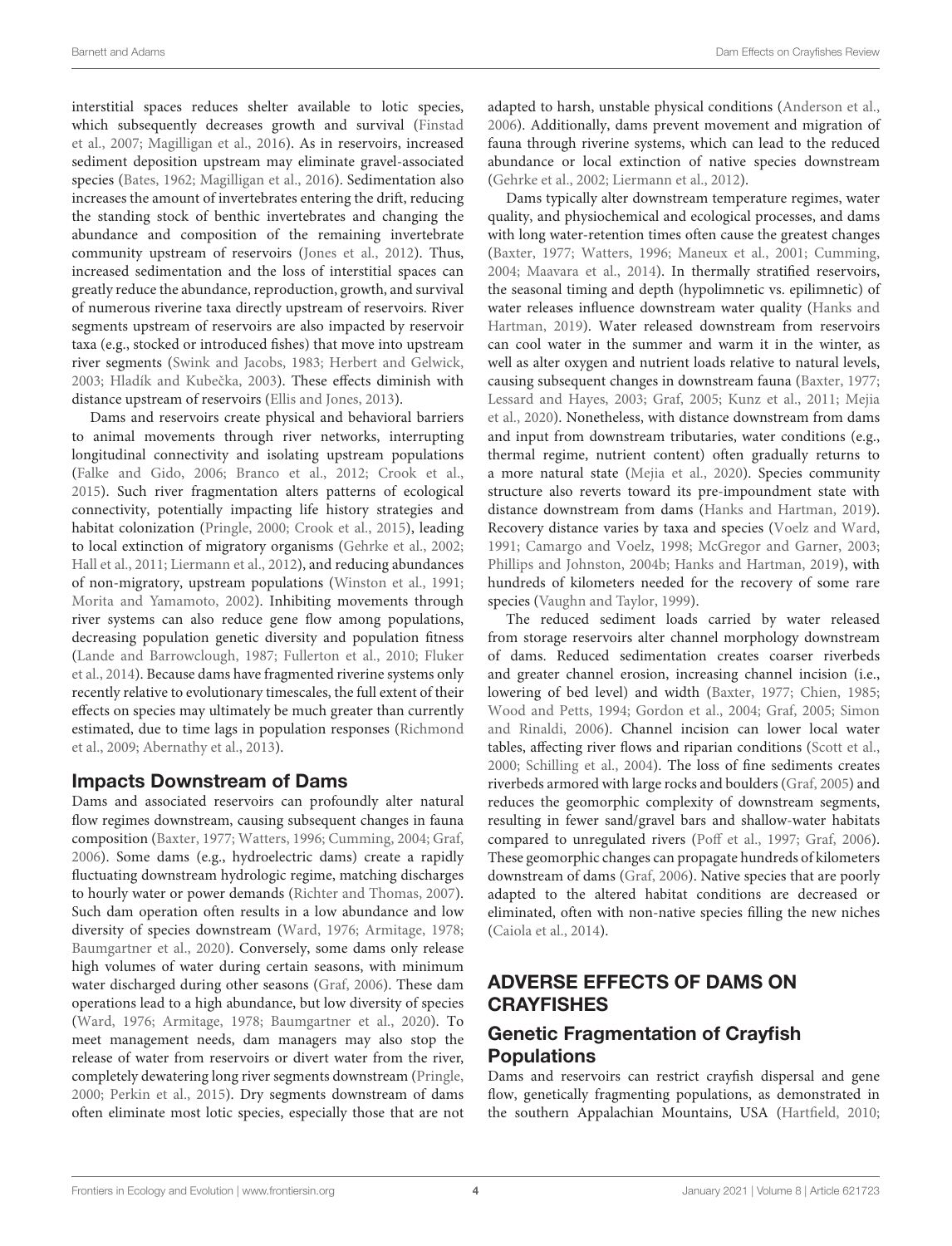[Barnett et al., 2020\)](#page-10-2). An older, low-head dam (>160 years, <8 m high) and three newer, large dams (36–104 years, >15 m high) reduced passage of crayfishes (Cambarus sp. and Faxonius spp.), genetically fragmenting populations [\(Hartfield, 2010;](#page-11-5) Barnett et al., [2020\)](#page-10-2).

In impounded Alabama, USA, streams, crayfish populations shared few mitochondrial DNA (mtDNA) cytochrome oxidase subunit I gene haplotypes between segments upand downstream of dams [\(Hartfield, 2010;](#page-11-5) [Barnett et al., 2020\)](#page-10-2), but in unimpounded streams most haplotypes were shared between up- and downstream segments [\(Barnett et al., 2020\)](#page-10-2). Also, crayfish gene flow in most impounded streams, was one-way, downstream past dams, whereas in unimpounded streams, it was bidirectional [\(Barnett et al., 2020\)](#page-10-2). [Barnett et al.](#page-10-2) [\(2020\)](#page-10-2) inferred that time since dam closure, reservoir size, as well as dispersal abilities and ecological tolerances of the species studied impacted the magnitude of genetic differences between impounded and unimpounded streams. For example, no gene flow occurred between up- and downstream populations in the stream with the oldest dam; only downstream gene flow occurred between populations in the largest, young dam; and both up- and downstream gene flow occurred for one species in the smallest, young dam [\(Barnett et al., 2020\)](#page-10-2). Additionally, upstream gene flow in impounded streams was detected only for Faxonius validus (powerful crayfish), a species preferring small to medium streams; conversely, F. erichsonianus (reticulate crayfish), a species preferring medium to large streams, did not display upstream gene flow in impounded streams [\(Barnett et al.,](#page-10-2) [2020\)](#page-10-2).

One-way downstream migration isolates and reduces gene flow to upstream populations [\(Fagan, 2002;](#page-11-29) [Fuller et al.,](#page-11-30) [2015;](#page-11-30) [Barnett et al., 2020\)](#page-10-2). Nevertheless, the genetic diversity and effective population size of crayfish populations upstream of impoundments remained high in both impounded and unimpounded streams [\(Hartfield, 2010;](#page-11-5) [Barnett et al., 2020\)](#page-10-2), suggesting that overall loss of genetic diversity in impounded streams may be a slow process.

Genetic signatures of crayfish population fragmentation by dams in place for only a few decades suggest that substantial genetic changes are ongoing [\(Liermann et al., 2012;](#page-12-0) Barnett et al., [2020\)](#page-10-2). Because dam disruption of gene flow in crayfishes was observed using a mtDNA marker that does not mutate at exceptionally fast rates [\(Hartfield, 2010;](#page-11-5) [Fluker et al.,](#page-11-26) [2014;](#page-11-26) [Barnett et al., 2020\)](#page-10-2), dams likely have had a more profound impact on crayfish population genetics than has been demonstrated to date [\(Lacy, 1987;](#page-12-27) [Dixo et al., 2009;](#page-11-31) [Hartfield, 2010;](#page-11-5) [Barnett et al., 2020\)](#page-10-2). The effects of genetic fragmentation caused by dams may be exacerbated in smaller crayfish populations and may heighten extinction risk of species with small natural ranges [\(Lodge et al., 2000;](#page-12-6) [Richman et al.,](#page-13-3) [2015\)](#page-13-3). Although extirpation or extinction caused by dams has not been documented for crayfishes, to our knowledge, the relatively young ages of many dams makes the presence of an extinction debt likely [\(Tilman et al., 1994;](#page-14-14) [Liermann et al., 2012\)](#page-12-0). Moreover, the historic data necessary to document such extirpations is extremely limited in North America.

#### Changes in Native Crayfish Assemblages

Changes in resources and habitat availability can influence crayfish presence and abundance [\(Ellis and Jones, 2013\)](#page-11-4). Shifts in relative abundances of crayfishes have been documented in streams with both small  $(< 20$  ha) and large  $(> 400$  ha) reservoirs [\(Joy and Death, 2001;](#page-11-6) [Westhoff et al., 2006;](#page-14-2) [DiStefano et al.,](#page-11-7) [2009b;](#page-11-7) [Hartfield, 2010;](#page-11-5) [Adams, 2013;](#page-10-4) [Barnett, 2019\)](#page-10-5).

Small dams altered crayfish species assemblages up- and downstream of reservoirs relative to unimpounded streams (Joy and Death, [2001;](#page-11-6) [Adams, 2013\)](#page-10-4). In the New Zealand Taranaki Ring Plain, the abundance of Paranephrops planifrons (northern koura), the only crayfish species collected in the region, was higher upstream of reservoirs than in unimpounded streams [\(Joy and Death, 2001\)](#page-11-6). In Mississippi, the catch-per-unit-effort (CPUE) of F. etnieri spp. complex [Orconectes chickasawae in [Adams \(2013\)](#page-10-4)] was lower downstream of small dams than in unimpounded streams, whereas CPUE of Procambarus spp. were either higher downstream of dams or similar between impounded and unimpounded streams [\(Adams, 2013\)](#page-10-4). Presumably as a result of differing assemblage compositions, seasonal changes in crayfish CPUE also trended in opposite directions downstream of dams vs. in unimpounded streams [\(Adams, 2013\)](#page-10-4). Impounded streams had higher abundances of species that were better adapted to the newly formed habitats and flow regimes [\(Adams, 2013\)](#page-10-4).

In Alabama, crayfish density was higher in unimpounded streams than up- and downstream of large impoundments [\(Barnett, 2019\)](#page-10-5). In unimpounded relative to impounded streams, juvenile density tended to be higher upstream and adult density higher downstream [\(Barnett, 2019\)](#page-10-5). Higher juvenile and adult crayfish densities in unimpounded than impounded streams were correlated with more aquatic vegetation, lower top predator fish biomass, higher turbidities, higher discharge, and lower minimum temperatures [\(Barnett, 2019\)](#page-10-5).

Impoundments reset the natural river continuum for physical and biotic variables [\(Ward and Stanford, 1983\)](#page-14-15), interrupting longitudinal changes in assemblage structure. In Alabama, sites directly below impoundments shared similar physical and biotic characteristics with sites in headwaters, modifying habitat conditions that historically occurred downstream [\(Barnett,](#page-10-5) [2019\)](#page-10-5). The gradual up- to downstream shifts in species composition and dominant species in unimpounded streams were not observed in impounded streams [\(Barnett, 2019\)](#page-10-5). Instead, one or two crayfish species dominated all sites in impounded streams, with low densities of other species [\(Barnett,](#page-10-5) [2019\)](#page-10-5). Some species [e.g., Cambarus striatus (ambiguous crayfish), F. compressus (slender crayfish)] that were common in unimpounded streams were rarely encountered in impounded streams [\(Adams et al., 2015;](#page-10-11) [Barnett, 2019\)](#page-10-5). Crayfish density, richness, and evenness increased with distance downstream of dams, indicating assemblage recovery [\(Barnett, 2019\)](#page-10-5). Similarly, in a West Virginia river, crayfish density 15 km downstream from a dam was higher compared to just downstream of it, although no statistical comparison was made [\(Roell and Orth, 1992\)](#page-13-6). Thus, it appears that crayfish communities, like those of fishes, mussels, and insects recover to some degree with distance downstream of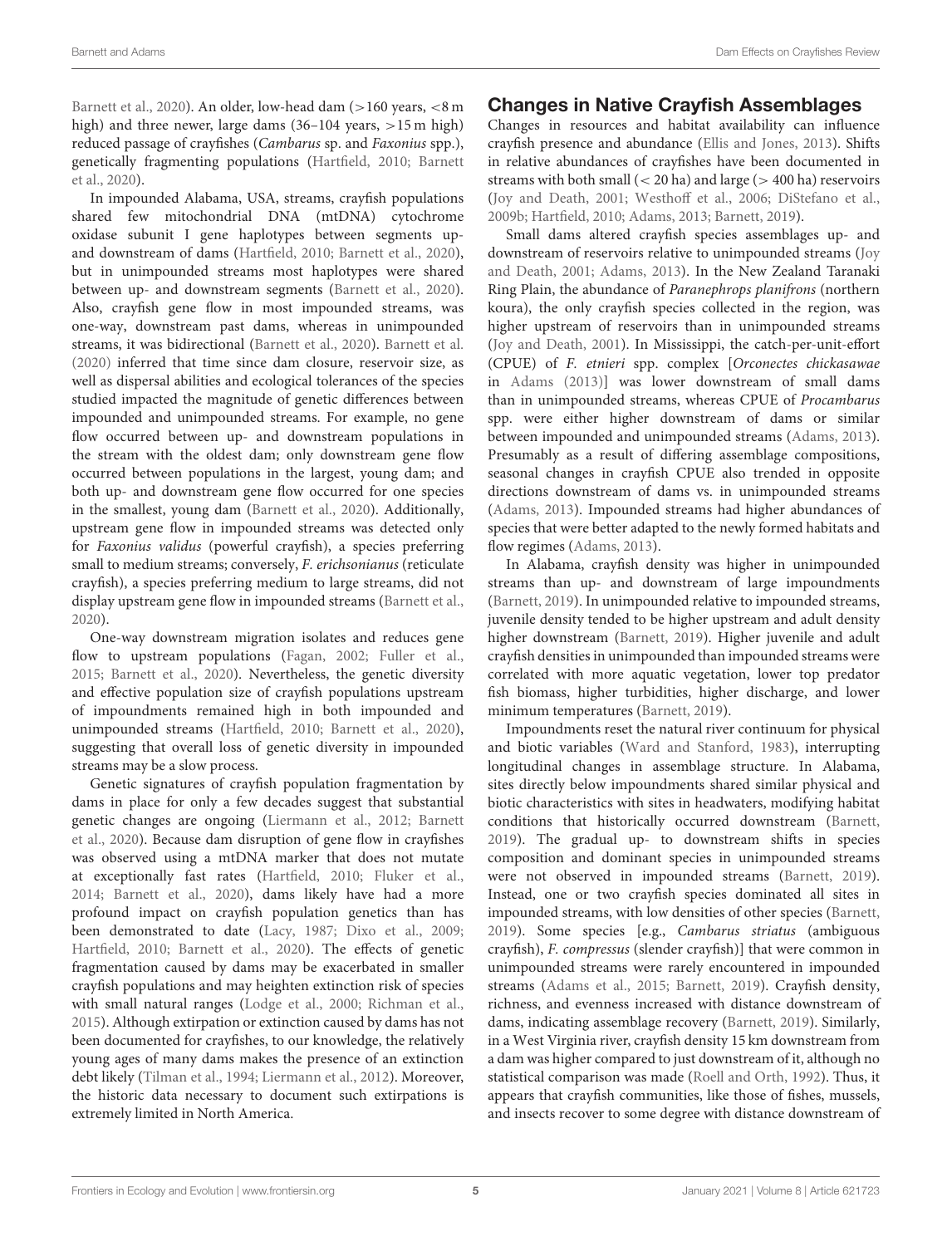dams, as tributaries enter and river conditions return to a more natural state [\(Voelz and Ward, 1991;](#page-14-13) [Kinsolving and Bain, 1993;](#page-12-28) [Camargo and Voelz, 1998;](#page-10-21) [McGregor and Garner, 2003;](#page-12-26) Phillips and Johnston, [2004b\)](#page-13-21). However, regardless of impoundment status, crayfish richness tends to increase with distance upstream unlike fishes [\(Hicks, 2003\)](#page-11-32).

Impoundments have greater impacts on crayfish populations in and downstream of reservoirs than upstream of reservoirs. In Alabama streams, total crayfish CPUE was higher upstream of small reservoirs than directly below them [\(Hartfield, 2010\)](#page-11-5). Similarly, in Pennsylvania, USA, most populations of an extremely rare crayfish (Cambarus sp.) occurred upstream of reservoirs, with the invasive F. rusticus (rusty crayfish) often abundant in and downstream of reservoirs [\(Lieb et al., 2011\)](#page-12-5). In Missouri, USA, repeated summer trapping upstream of a reservoir produced the common crayfish F. neglectus (ringed crayfish) and two imperiled species, F. williamsi (Williams' crayfish) and F. meeki meeki (Meek's crayfish), whereas trapping within the reservoir produced the common F. neglectus and F. longidigitus (long-pincered crayfish) and only one individual of an imperiled species [\(DiStefano et al., 2009b\)](#page-11-7). Reservoirs reduced the amount of suitable stream habitat for F. williamsi, reducing population sizes and isolating upstream populations, although populations may have been isolated even before impoundment [\(Westhoff et al., 2006\)](#page-14-2).

Recurring themes in papers documenting changes to crayfish abundances in impounded streams were changes to stream habitats caused by dams [\(Joy and Death, 2001;](#page-11-6) [DiStefano et al.,](#page-11-7) [2009b;](#page-11-7) [Adams, 2013;](#page-10-4) [Barnett, 2019\)](#page-10-5). These changes to stream habitats may decrease the availability of habitat types necessary for survival of some crayfish species, causing a subsequent decrease in the abundance of these crayfishes in impounded stream systems.

# Crayfish Introductions to Reservoirs

Crayfishes are one of the most commonly introduced freshwater organisms because the wide niches of some crayfish species allow them to survive in diverse ecosystems [\(Hobbs et al., 1989;](#page-11-8) Lodge et al., [1998;](#page-12-29) [Zeng et al., 2015\)](#page-14-16). Unlike many aquatic species, some crayfishes can survive out of water for relatively long periods of time [\(Banha and Anastácio, 2014\)](#page-10-24), making them more likely than many other aquatic taxa to survive unintentional translocations and overland dispersal and facilitating extensive secondary spread after initial introductions [\(Krieg and Zenker,](#page-12-16) [2020\)](#page-12-16).

Human-mediated introductions of non-native crayfishes and their associated diseases—tend to increase after damming, due to greater human access to and use of water bodies [\(Muirhead and Macisaac, 2005\)](#page-12-30). For example, in a region rich with natural lakes, five aquatic invasive species, including the F. rusticus were 2.5 to 300 times more likely to occur in reservoirs than in natural lakes [\(Johnson et al., 2008\)](#page-11-9). Nonnative crayfishes are commonly introduced to reservoirs through intentional (legal or illegal; often to create new crayfisheries) or unintentional pathways [\(Lodge et al., 2000;](#page-12-6) Krieg and Zenker, [2020;](#page-12-16) [Madzivanzira et al., 2020\)](#page-12-9). Introductions of nonnative crayfishes potentially also add crayfish commensals and pathogens [\(Longshaw, 2011;](#page-12-10) [Mrugala et al., 2017;](#page-12-12) Madzivanzira et al., [2020\)](#page-12-9), most notably the crayfish plague pathogen, to ecosystems [\(Souty-Grosset et al., 2006\)](#page-13-25). Reservoir fisheries create at least three possible vectors for crayfish introductions: introduction with stocked fishes [\(Simic et al., 2008](#page-13-9)), introduction for fish forage [\(Madzivanzira et al., 2020\)](#page-12-9), and release or escape of bait [\(DiStefano et al., 2009a\)](#page-10-6). Several countries and US states have banned the transport and possession of live crayfishes as bait, but crayfish introduction through use as bait is still a concern in many places [\(Puth and Allen, 2004;](#page-13-8) DiStefano et al., [2009a;](#page-10-6) [Kilian et al., 2012;](#page-12-7) [Banha and Anastácio, 2015\)](#page-10-25). Crayfishes are also introduced to reservoirs through the release or escape of aquarium, classroom, or research crayfishes (Rogers and Holdich, [1995;](#page-13-7) [Lodge et al., 2000;](#page-12-6) [Madzivanzira et al., 2020\)](#page-12-9). Many characteristics of crayfishes sold in the aquarium trade include characteristics that promote invasion success, such as the ability to reproduce under warm aquarium conditions and a preference for lentic habitats [\(Chucholl and Wendler, 2017\)](#page-10-26).

# River Segments Hydrologically Altered by Dams Favor Invasive Species

Flow regimes are critical in structuring fluvial biotic communities [\(Poff and Ward, 1989;](#page-13-26) [Power et al., 2008;](#page-13-27) [Matthews, 2012\)](#page-12-31). Native crayfishes have evolved traits and life history strategies favoring persistence under natural flow regimes that, in some systems, include extreme hydrological events (Flinders and Magoulick, [2003;](#page-11-33) [Lynch et al., 2019\)](#page-12-32). The numerous changes that dams cause in flow, often create environments that native, habitat-specialist species are not adapted to—or that favor native generalist or non-native species—thereby decreasing the abundance and diversity of native species and increasing biological homogenization [\(Bunn and Arthington, 2002;](#page-10-27) [Rahel,](#page-13-28) [2002;](#page-13-28) [Light, 2003;](#page-12-14) [Bobeldyk and Lamberti, 2008;](#page-10-7) [Nunes et al.,](#page-12-8) [2017\)](#page-12-8). Many invasive crayfishes have very wide physiological tolerances, flexible behaviors, high dispersal abilities, and high phenotypic plasticity allowing them to establish in the new habitats created by dams [\(Perry et al., 2013;](#page-13-29) [Crook et al., 2015;](#page-10-15) [Zeng et al., 2015\)](#page-14-16). Under natural flow regimes, extreme flows can prevent, or even reverse, the establishment of invasive crayfishes [\(Light, 2003\)](#page-12-14); however, impounded streams with more stable flow regimes (e.g., decreases in annual flow variation), sometimes allow invasive species to thrive, displacing native species through competition and predation [\(Rahel, 2002\)](#page-13-28).

Crayfish mating, spawning, foraging, and growth are linked to flow regimes [\(Lowery, 1988;](#page-12-33) [Mead, 2008;](#page-12-34) [Barnett, 2017\)](#page-10-28). Thus, changes in flow regimes can facilitate non-native crayfish invasions. In the Ontonagon River, Michigan, USA, invasive F. rusticus were abundant in stream segments closer to impoundments, where the flow regime was more stable, compared to segments further downstream (Bobeldyk and Lamberti, [2008\)](#page-10-7). Similarly, in South Africa, invasive Australian crayfish Cherax quadricarinatus (Australian redclaw crayfish) were more abundant in river systems with irrigation dams than in less regulated rivers [\(Nunes et al., 2017\)](#page-12-8). [Nunes et al. \(2017\)](#page-12-8) inferred that less suitable habitats and higher flow velocities decreased the abundance of C. quadricarinatus in less regulated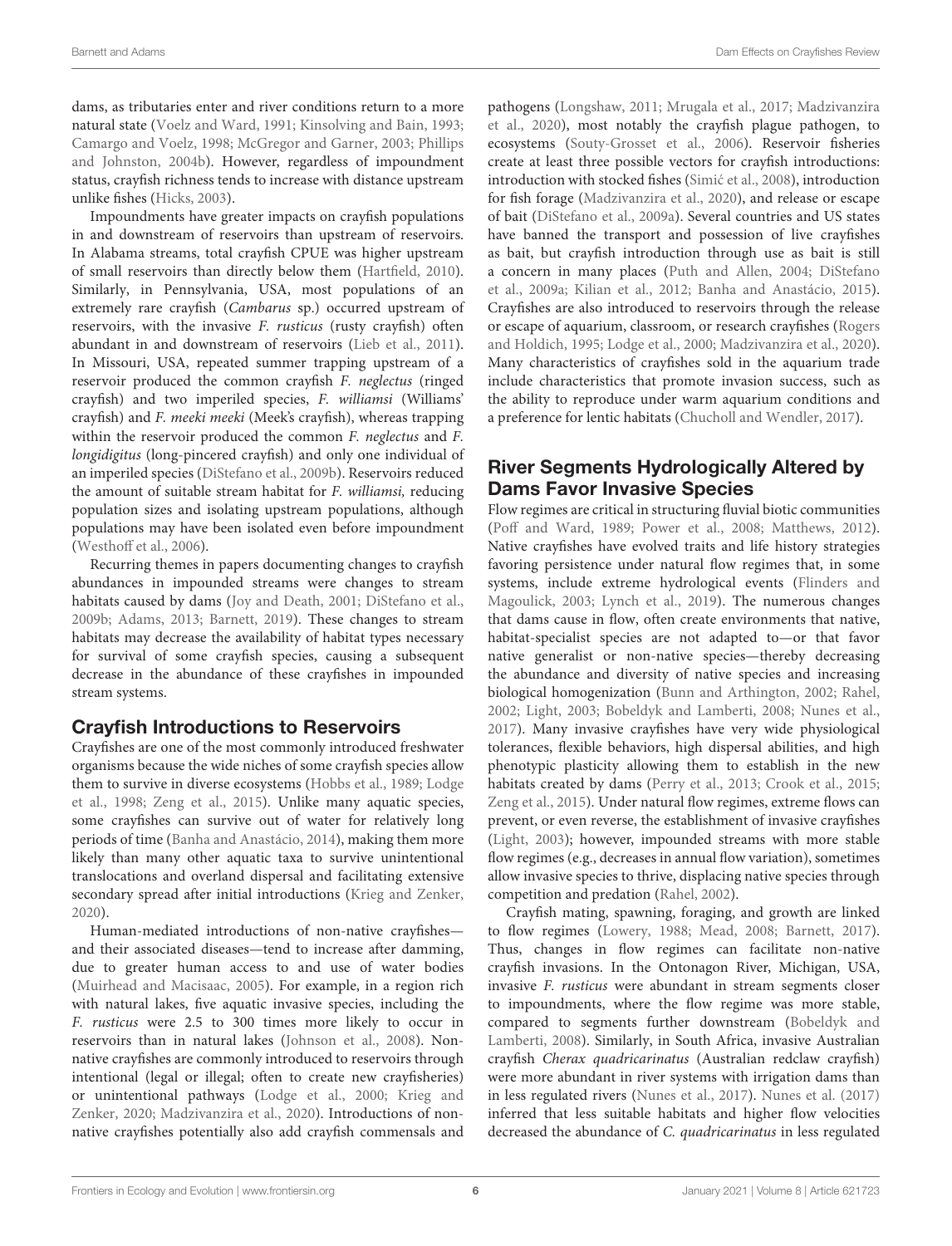rivers. In the Lake Tahoe Basin, California, USA, invasive Pacifastacus leniusculus (signal crayfish) was present only in impounded streams [\(Light, 2003\)](#page-12-14). Pacifastacus leniusculus was positively associated with proximity to reservoirs (both up and downstream), declining significantly in abundance upstream of reservoirs following the resumption of normal or high wetseason flows [\(Light, 2003\)](#page-12-14). In addition, P. leniusculus moved long distances (up to 120 m/day) and occupied unimpounded streams only sporadically, leading [Light \(2003\)](#page-12-14) to infer that they migrated into unimpounded tributaries during low-flow seasons to exploit highly productive habitats or escape fish predation but returned to the hydrologically stable reservoir before high flow seasons began. Thus, dams in the basin protected downstream reaches from high flows and allowed repeated recolonization of upstream reaches—from source populations in the reservoirs after high-flow events [\(Light, 2003\)](#page-12-14). Furthermore, reservoirs appear to function as invasion hubs for invasive crayfishes, by harboring source populations of invaders and increasing pathways for range expansion (e.g., irrigation canals connected to dams) that facilitate the subsequent spread and establishment of invaders into natural waterbodies [\(Light, 2003;](#page-12-14) Muirhead and Macisaac, [2005;](#page-12-30) [Johnson et al., 2008;](#page-11-9) [Nunes et al.,](#page-12-8) [2017\)](#page-12-8).

#### Increased Fish Predation on Crayfishes

Predatory fishes are often more abundant in impounded streams due to more favorable habitat conditions and fish stocking [\(Taylor et al., 2001;](#page-14-17) [Phillips and Johnston, 2004a\)](#page-13-30). [Pringle \(1997\)](#page-13-31) noted that "until the last few decades, dams and reservoirs in the western US were often viewed as opportunities to introduce game fishes..." Because >40% of the diets of many game fish species (e.g., basses and catfishes) consists of crayfishes (Dorn and Mittelbach, [1999\)](#page-11-34), increases in game fishes potentially increases predation pressure on crayfishes in reservoirs and the rivers that connect to them [\(Westhoff et al., 2006\)](#page-14-2). Fishes introduced to reservoirs can impact entire stream systems, with the ability to freely leave the reservoirs and move to river segments upstream [\(Ruhr, 1956;](#page-13-32) [Winston et al., 1991;](#page-14-11) [Pringle, 1997\)](#page-13-31), as well as potentially dispersing downstream of dams. For example, top crayfish predators (e.g., Micropterus spp.) were more abundant in impounded than unimpounded Alabama streams, and in impounded streams, top predator fish density was inversely correlated with crayfish density [\(Barnett, 2019\)](#page-10-5).

Smaller crayfishes are more susceptible to predation than larger crayfishes. Larger crayfishes secure and retain shelter better than smaller individuals [\(Rabeni, 1985;](#page-13-33) Nakata and Goshima, [2003\)](#page-12-35) and are less susceptible to predation by gape-limited predators, such as fishes [\(Stein and Magnuson,](#page-13-34) [1976;](#page-13-34) [Rahel and Stein, 1988\)](#page-13-35). Additionally, habitats such as tree roots, used especially by small crayfishes for protection from predators [\(Bohl, 1987;](#page-10-29) [Smith et al., 1996;](#page-13-36) Parkyn and Collier, [2004\)](#page-13-37), may become inhospitable or inaccessible due to rapidly fluctuating stream flows downstream of dams. In Alabama, the mean size of adult crayfishes was smaller in unimpounded than impounded streams due to higher densities of small-bodied species in the unimpounded streams [\(Barnett, 2019\)](#page-10-5). The small species F. compressus, with an adult length 62% shorter than that of other species collected, occupied unimpounded, but not nearby impounded, streams. Adult crayfishes averaged 25% larger in impounded than unimpounded streams. Additionally, the density of top predator fishes was negatively correlated with juvenile crayfish density and positively correlated with adult crayfish size [\(Barnett, 2019\)](#page-10-5).

# BENEFICIAL EFFECTS OF DAMS ON **CRAYFISHES**

#### Barriers to Invasive Species

Dams often block access to upstream river segments, thereby fragmenting populations and generally increasing conservation risks. However, in some circumstances, such movement barriers can facilitate conservation efforts by halting—or slowing invasions by non-native species, including fishes, crayfishes, pathogens, and parasites [\(Ruhr, 1956;](#page-13-32) [Liermann et al., 2012;](#page-12-0) [Rahel, 2013;](#page-13-10) [Füreder, 2016\)](#page-11-3). Often, barriers may be the only means to prevent further invasion [\(Krieg and Zenker, 2020\)](#page-12-16). In California, upstream movements by the invasive crayfish P. clarkii were stopped or greatly reduced by artificial and natural barriers, including dams, ranging from 1 to 3 m in height [\(Kerby et al., 2005\)](#page-11-11). Interestingly, some barriers also deterred downstream movements. The presence of natural and artificial vertical barriers also appeared to stop or slow the spread of non-native P. leniusculus in Lake Tahoe Basin, California [\(Light, 2003\)](#page-12-14). In South Africa, the upstream invasion by C. quadricarinatus in the Lomati River was apparently stopped by the Driekoppies Dam; however, an alternative explanation was that increased elevation or lower water temperatures hindered the invasion [\(Nunes et al., 2017\)](#page-12-8). Dams can be so effective at blocking upstream animal movements that, in some cases, small dams or other artificial obstructions have been installed with the intent of blocking the upstream spread of non-native fishes, crayfishes, or diseases [\(Pringle, 1997;](#page-13-31) [Gherardi et al., 2011;](#page-11-12) [Rahel,](#page-13-10) [2013;](#page-13-10) [Manfrin et al., 2019;](#page-12-36) [Krieg and Zenker, 2020\)](#page-12-16).

Barriers are often seen as the best method to stop the spread of invasive species [\(Krieg and Zenker, 2020\)](#page-12-16); however, they are not wholly reliable. For example, in California, barriers were ineffective at stopping upstream invasion of P. leniusculus, but the barriers may have been breached during construction (Cowart et al., [2018\)](#page-10-30). Factors influencing the effectiveness of barriers to crayfish movements include height, water velocity, angle, surface smoothness, bank characteristics [\(Kerby et al., 2005;](#page-11-11) [Dana et al.,](#page-10-8) [2011;](#page-10-8) [Frings et al., 2013\)](#page-11-35), and presumably, crayfish species is also important.

The tension between the conservation costs and benefits of dams can set the stage for competing conservation interests related to barrier construction or dam removals: on one hand, dams reduce population connectivity and access to habitat for native species, but on the other hand, dams may halt aquatic invasions (although as noted above, reservoirs may also increase chances of introductions). Benefits may accrue to one faunal group while costs are borne by a different group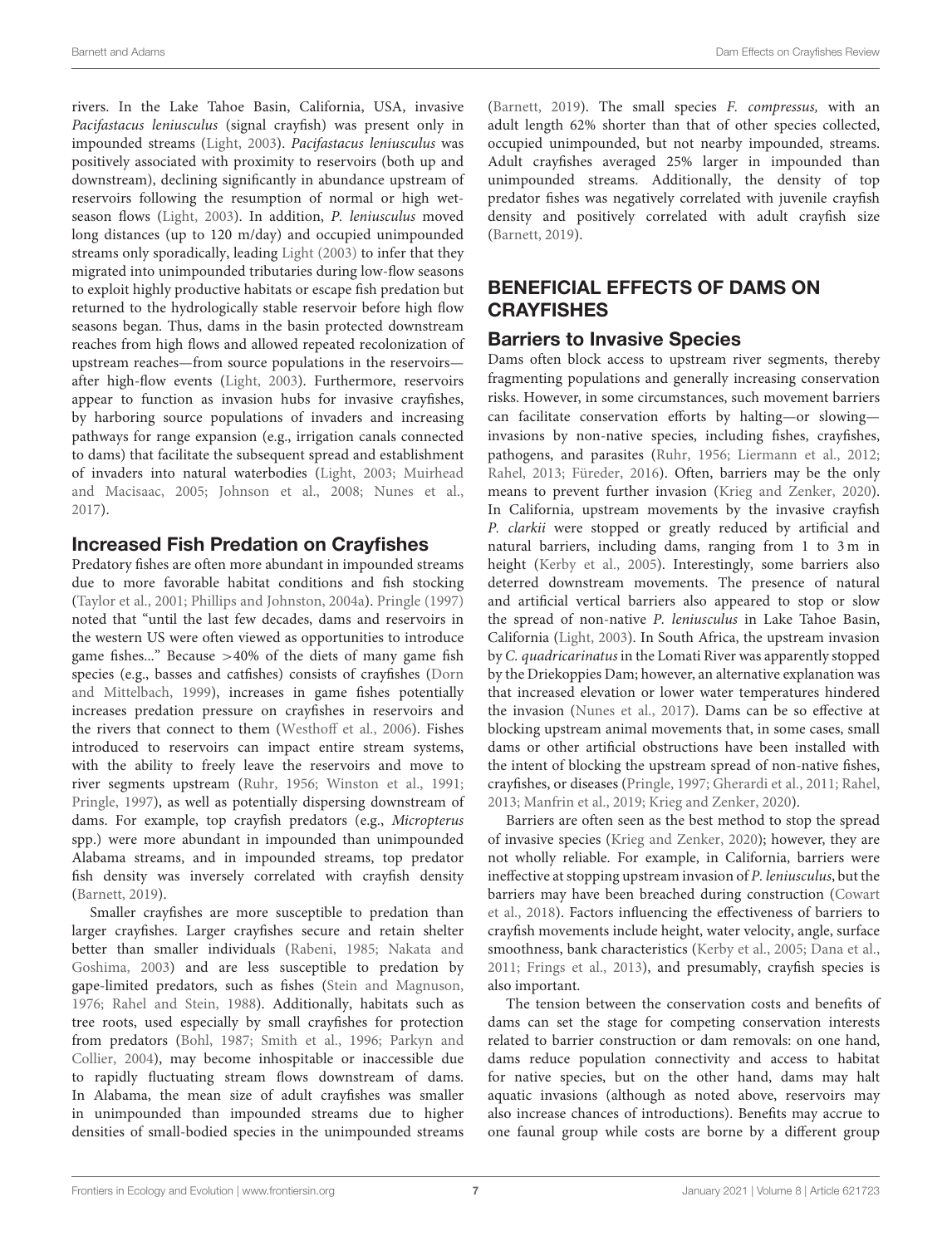[\(Frings et al., 2013;](#page-11-35) [Krieg and Zenker, 2020\)](#page-12-16). [Lieb et al. \(2011\)](#page-12-5) noted that neglecting to consider the role of dams in halting crayfish invasions may lead to further endangerment of rare crayfish species upstream of dams proposed for removal. They recommended (1) assessing invasion risks prior to dam removals, and (2) not removing dams located downstream of imperiled crayfishes in invasion-prone areas, even in the absence of nonnatives. At the least, native crayfishes—as well as invasive and potentially invasive aquatic species—should be considered in assessments prior to dam removals. Maintaining dams to protect upstream populations from invasions may not always be an allor-nothing choice. In some instances, dams may be retrofitted by lowering or other means so that their impacts on habitat and hydrology are reduced, while they still block invasions of certain species from downstream. Finally, barriers are likely to be less effective in low gradient habitats unless water velocities exceed the critical swimming speeds of the crayfishes [\(Frings et al.,](#page-11-35) [2013\)](#page-11-35). Most examples of dams as barriers to upstream crayfish movements have come from mountainous environments (e.g., [Light, 2003;](#page-12-14) [Kerby et al., 2005;](#page-11-11) [Dana et al., 2011\)](#page-10-8).

# Expanded Habitat for Some Crayfish **Species**

Reservoirs can create new or expanded suitable habitat for crayfish species that are well-adapted to the reservoir's biophysical conditions. Certain crayfish species may thrive in such habitats. In Table Rock Reservoir, Missouri the native crayfish F. longidigitus, among the largest crayfishes in North America, supported a popular sport fishery [\(Parkyn et al., 2011\)](#page-13-13). Likewise in Montana, USA, three reservoirs along the Clark Fork River supported commercial fisheries for P. leniusculus for several years, beginning in the late 1980's [\(Sheldon, 1989\)](#page-13-12). The studies did not compare capture rates in rivers vs. reservoirs, but the bulk of harvest effort was concentrated in reservoirs. In Alabama, the dominant crayfish species, F. erichsonianus and F. validus, in lotic segments of impounded streams were also the most dominant species collected from guts of fishes in the reservoirs [\(Barnett,](#page-10-5) [2019\)](#page-10-5). Louisiana, USA, is well-known in crayfish aquaculture circles for its high production rates of P. clarkii (red swamp crayfish), P. acutus (white river crayfish), and P. zonangulus (southern white river crayfish); in this slightly different context, crayfishes are produced in essentially very shallow reservoirs with water pumped in from surface or groundwater sources that are managed solely for the production of crayfishes, or of crayfishes and rice [\(Gillespie et al., 2012\)](#page-11-36). Dams sometimes increase the habitat and resources available to crayfish species with broad niches that are adapted to lentic, or to both lentic and lotic, conditions [\(Light, 2003;](#page-12-14) [Barnett, 2019\)](#page-10-5).

# EFFECTS OF DAMS ON CRAYFISHES IN EUROPE

As elsewhere, dams appear to have both negative and positive effects on native crayfishes in Europe. Most European studies of dam effects on crayfishes examined dams as barriers to upstream dispersal of non-natives (**[Table 1](#page-2-0)**), but we also apply the lessons from other continents to the European situation, being ever mindful that the differential effects of crayfish plague in Europe versus North America shift the balance of the costs and benefits of dams between the continents.

# Negative Effects

All of the native crayfish species in Europe are adapted to both lotic and lentic waters [\(Reynolds and Souty-Grosset, 2011\)](#page-13-38), and in general, the European crayfish fauna is better adapted to large lake ecosystems [\(Skurdal and Taugbøl, 2002\)](#page-13-39) than are many crayfishes native to the southeastern US stream ecosystems, where several studies of dam effects on North American crayfishes were conducted [\(Hartfield, 2010;](#page-11-5) [Adams,](#page-10-4) [2013;](#page-10-4) [Barnett, 2019;](#page-10-5) [Barnett et al., 2020\)](#page-10-2). Reservoirs may not present the major loss of habitat to lacustrine species that they do to fluvial species, although the characteristics of reservoirs tend differ from those of lakes [\(Johnson et al., 2008\)](#page-11-9). While reservoirs, themselves, may not create dispersal barriers to lacustrineadapted species, dams often block upstream, and sometimes downstream, movements.

As elsewhere, European dams can imperil crayfishes by fragmenting stream systems. In an English stream, a flatplate weir with a 25-cm drop during low flow blocked upstream, but not downstream, movements by Austropotamobius pallipes (white-clawed crayfish), illustrating that even small obstacles can fragment populations and should be assessed during conservation planning [\(Bubb et al., 2008\)](#page-10-3). A population viability analysis on a German population of Astacus astacus (noble crayfish) provided a rare, population-level insight into conservation risks exacerbated by stream fragmentation (Meyer et al., [2007\)](#page-12-4). Astacus astacus in a 400 m stream reach was bound by a dam upstream and a ford downstream [\(Meyer et al., 2007\)](#page-12-4). The dam presented a complete barrier to upstream movements and the ford minimized downstream movements. The results suggested that the only path to long term population viability was increasing the population carrying capacity, achievable only by expanding available habitat or improving habitat quality. The most obvious solution was to remove the barriers to crayfish movements; however, such an action could increase risks of exposure to crayfish plague (see Positives below).

Other detrimental effects of European dams are likely to result from: water extraction facilitated by dams; alteration of downstream conditions (e.g., hydrology, temperature, water quality, channel morphology, and substrate); species introductions to reservoirs; or invasions facilitated by altered downstream conditions. For example, in some Mediterranean countries, water extraction is an important stressor, and in Latvia, damming, which is not regulated, dewaters streams to the detriment of some crayfish populations [\(Füreder, 2016\)](#page-11-3). In Serbia, Astacus leptodactylus (narrow clawed crayfish), a European species with wide ecological tolerances, has been introduced to reservoirs through fish stocking (Simić et al., [2008\)](#page-13-9). These unintentional introductions and the species' ability to outcompete other native species has allowed A. leptodactylus to replace A. astacus as the dominant crayfish in some river systems (Simić et al., 2008).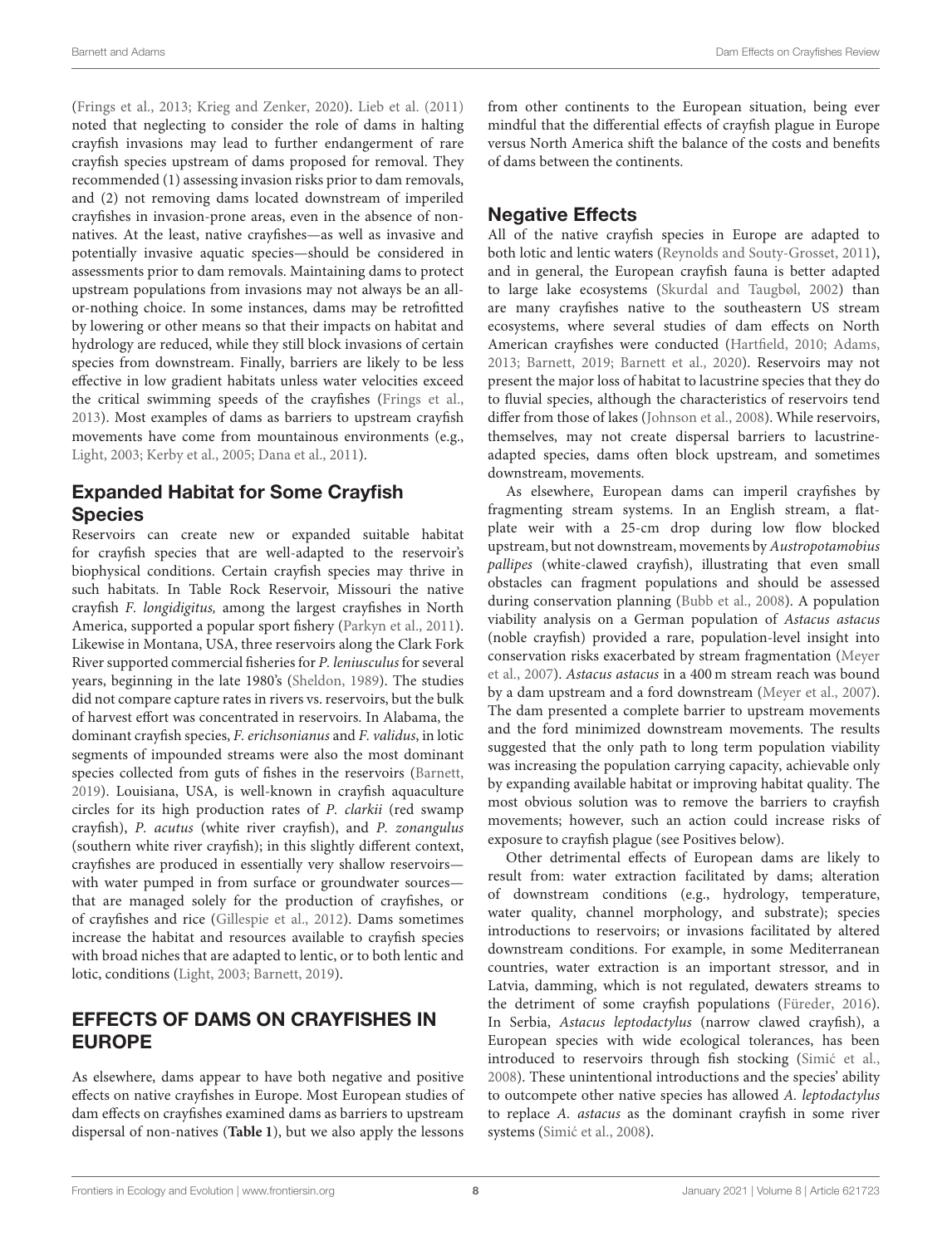Healthy European crayfish populations tend to be associated with low levels of human activities such as fishing, swimming, and release of aquarium pets [\(Füreder, 2016\)](#page-11-3), but human activities and access are often higher in reservoirs relative to rivers and even natural lakes [\(Roell and Orth, 1992;](#page-13-6) Johnson et al., [2008;](#page-11-9) [Adams et al., 2015\)](#page-10-11). To reduce the spread of invasive crayfishes and the crayfish plague, many European countries have banned the use of crayfishes as bait [\(Magnuson et al.,](#page-12-37) [1975;](#page-12-37) [DiStefano et al., 2009a;](#page-10-6) [Peay, 2010\)](#page-13-40) and the European Union has banned the sale, trade, transport, and release of five invasive, North American crayfishes (Regulation No 1143/2104, Commission Implementing Regulation 2016/1141). Given that crayfish plague is often introduced to water bodies via fishing gear, boats, rubber boots, or anything that remains moist [\(Briede, 2011\)](#page-10-31), recreational boating and fishing in reservoirs is of special concern for crayfish conservation in Europe. A crayfish plague outbreak in a Czech Republic river probably originated downstream in a dense population of non-native Faxonius limosus (spiny-cheek crayfish) occupying a reservoir on the River Vlava, although it was unclear how the population was established [\(Kozubíková-Balcarová et al., 2014\)](#page-12-11). In Ireland and Norway, crayfish plague occurred in popular angling reservoirs that lacked North American crayfishes [\(Reynolds, 1988;](#page-13-4) Taugbøl et al., [1993\)](#page-14-1). Contaminated fishing gear or contaminated water associated with fish stocking may have caused the outbreak in Ireland [\(Reynolds, 1988;](#page-13-4) [Gerrard et al., 2003\)](#page-11-10).

# Positive Effects

Dams can have benefits as well as negative effects on native, European crayfish fauna. We grouped potential benefits into two classes: (1) creation of expanded habitat for some species, and (2) creation of barriers to reduce the spread of invasive crayfishes and crayfish plague [\(Krieg and Zenker, 2020\)](#page-12-16).

Given that the European crayfish fauna is adapted to lakes, it is unsurprising that several examples illustrate some native European species thriving in reservoirs. Austropotamobius torrentium (stone crayfish) occurred in "relatively high density" in Dospat Dam, Bulgaria [\(Zaikov et al., 2011\)](#page-14-3). Astacus leptodactylus is native to Turkish lakes and was also widely stocked in reservoirs, where it often thrived [\(Yuksel et al., 2013;](#page-14-4) [Kokko et al., 2018\)](#page-12-13). Astacus leptodactylus stocked in the 68,731 ha Keban Dam Lake, Turkey, became the most economically important species commercially fished, yielding annual harvests of 3,000–35,000 kg from 1994 to 2013 [\(Yuksel et al., 2013\)](#page-14-4). The population in that reservoir also appeared to be more fecund than other populations in the country [\(Harlioglu et al., 2004\)](#page-11-37). A small sample from Keban Lake Dam taken in 2011–12 revealed no crayfish plague [\(Kokko et al., 2018\)](#page-12-13). Nonetheless, crayfish plague was introduced to Turkey in the 1980's and is now widespread, causing periodic crayfishery collapses; however, some resistance is evidenced by latent infections [\(Kokko et al., 2018\)](#page-12-13).

[Krieg and Zenker \(2020\)](#page-12-16) reviewed the use of physical barriers to stop crayfish movement and concluded that barriers were the best method to stop the non-anthropogenic spread of invasive crayfishes. Thus, using dams as a barrier can benefit native crayfishes by blocking the upstream spread of invasive crayfishes and the crayfish plague pathogen [\(Krieg and Zenker, 2020\)](#page-12-16). In three instances in the Czech Republic, dams ranging from 0.5 to 2.0 m high potentially limited the upstream spread of acute crayfish plague outbreaks [\(Kozubíková-Balcarová et al.,](#page-12-11) [2014\)](#page-12-11). In one case, boards were added to successfully fortify the barrier created by a low dam during an outbreak. Similarly in a English stream, a low-head, flow-gauging weir with relatively low water velocity reduced upstream movements by P. leniusculus [\(Rosewarne et al., 2013\)](#page-13-11). In several Norwegian rivers, the upstream spread of the crayfish plague appeared to be stopped or slowed by dams or waterfalls [\(Taugbøl et al., 1993\)](#page-14-1). In one example, a lock appeared to block the upstream spread of the crayfish plague until the lock was opened to allow boat passage during a plague outbreak downstream. All authors noted that dams may reduce the spread of invasive crayfishes and diseases, but they are unlikely to permanently prevent upstream invasions [\(Dana et al., 2011;](#page-10-8) [Rosewarne et al., 2013;](#page-13-11) Kozubíková-Balcarová et al., [2014\)](#page-12-11). Of course, intentional movement of crayfishes around obstructions by people will foil the best-designed barrier [\(Dana et al., 2011\)](#page-10-8).

In Spain, three small (1.5–2.0 m high) dams were constructed in a mountain stream with the intent of protecting the "southernmost population of the endangered Austropotamobius pallipes" from invasion by P. clarkii and crayfish plague, both present downstream [\(Dana et al., 2011\)](#page-10-8). As of publication, the dams had blocked the invasion for 4 years. In addition, the small population of P. clarkii between the two downstream dams dropped below detectable limits, facilitated by removals during sampling.

Barriers intended to block upstream movements by crayfishes, but not fishes [\(Frings et al., 2013\)](#page-11-35), may have high potential for conservation success where crayfish plague is absent. However, in the presence of the plague, movements by fishes, water birds, mammals, boats, anglers, swimmers, etc. may spread the plague [\(Taugbøl et al., 1993;](#page-14-1) [Oidtmann et al., 2002;](#page-12-38) [Frings et al.,](#page-11-35) [2013\)](#page-11-35), so providing fish passage may allow transport of the plague upstream of a selective barrier, even without non-native crayfishes passing it [\(Frings et al., 2013\)](#page-11-35).

# ADDITIONAL PREDICTED EFFECTS OF DAMS ON CRAYFISHES AND FUTURE RESEARCH NEEDS

# Potential Effects on Burrowing Crayfishes

Fluvial floodplains are unique habitats created, in part, by their temporary connections with open water during river flooding [\(Opperman et al., 2010;](#page-13-41) [Helms et al., 2013\)](#page-11-38). Burrowing crayfishes spend all or part of their lives in burrows, and some are strictly associated with fluvial floodplains [\(Helms et al., 2013\)](#page-11-38). When floodplains are either inundated by reservoirs or isolated from rivers due to channel incision and reduced overbank flooding downstream of dams, primary burrower populations are likely negatively affected. Channel incision may further affect such species by locally lowering the water table [\(Scott et al., 2000;](#page-13-23) [Schilling et al., 2004\)](#page-13-24), thereby requiring crayfishes to burrow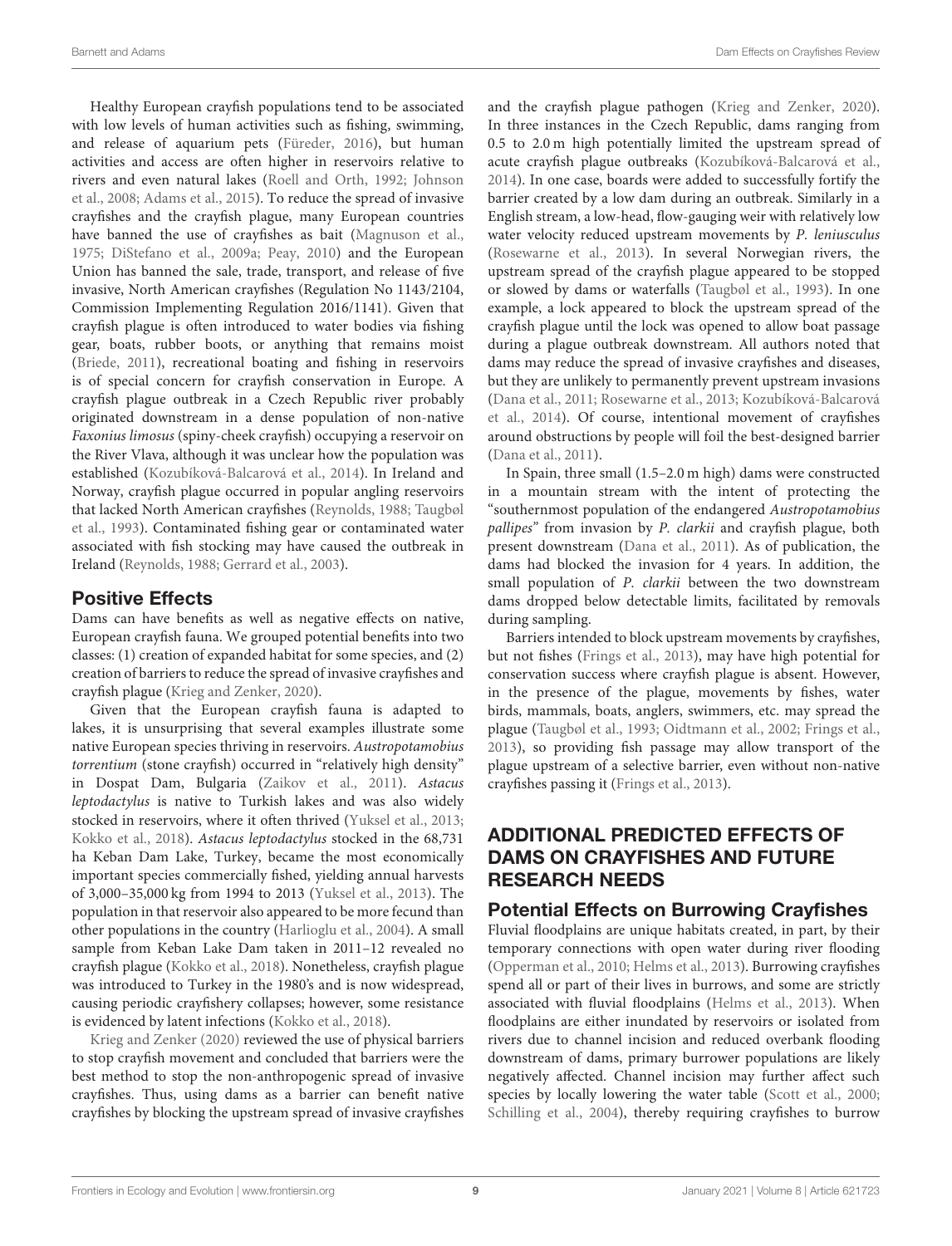deeper to reach groundwater—at least for species that tend to burrow from the floodplain rather than within stream channels. The extent of such impacts and the population responses remain unexplored. Although such effects would likely be considered detrimental in the context of conserving native burrowers, they could perhaps be beneficial in reducing population sizes of some non-native burrowing species.

#### Inhibition of Headcutting

The tendency of dams to inhibit upstream headcutting is potentially beneficial to upstream crayfishes in regions with highly erodible soils, lack of bedrock stream channel controls, and certain types of disturbances (e.g., channelization) that foster extreme channel incision and subsequent channel widening and headcutting (upstream spread of incision) (Simon and Rinaldi, [2006\)](#page-13-22). These processes can lead to even small streams being deeply entrenched and incised, a common occurrence in the Coastal Plain of the southeastern US [\(Patrick et al.,](#page-13-42) [1991;](#page-13-42) [Hartfield, 1993\)](#page-11-39). While the effects of such incision on crayfishes are poorly studied, incised streams are marked by flashy hydrographs, extremely unstable substrates, and a paucity of instream cover, all of which seem to translate to reduced crayfish densities [\(Adams, 2014\)](#page-10-32). Dams can retard upstream channel incision, thereby helping to minimize stream headcutting and retain instream cover and stream interactions with their floodplains in ways that should benefit crayfish assemblages. Experimental weirs and small check dams have been constructed explicitly to retard channel incision and headcutting [\(Shields et al., 1995\)](#page-13-43), but the effects on crayfish populations have not been investigated.

#### Managing Flows to Prevent the Spread of Invasive Species

Modification of dam operations to create bankfull or greater flows downstream may be one tool to reduce numbers of invasive crayfish downstream [\(Light, 2003\)](#page-12-14). High water velocities or discharges have reduced densities or eliminated both P. leniusculus and P. clarkii from study stream segments [\(Light,](#page-12-14) [2003;](#page-12-14) [Kerby et al., 2005\)](#page-11-11). A similar approach used for fishes indicated that mimicking high spring flows benefitted native fish recruitment but had little impact on non-native fishes [\(Propst and Gido, 2004\)](#page-13-44). Modifying flows in concert with vertical barriers to crayfish movements warrants further research as a tactic for halting invasions and reducing populations of some widely introduced, invasive crayfishes. However, floods may also negatively affect some native crayfishes, and increased flooding reduced modeled persistence time for an isolated population of A. astacus [\(Meyer et al., 2007\)](#page-12-4).

# Additional Research Needs

In striving to slow or halt biodiversity losses and lotic community alterations caused by anthropogenic environmental changes, more research is needed that explicitly examines the effects of dams and dam removals on both native and invasive crayfishes [\(Johnson et al., 2008\)](#page-11-9). Research should include understanding crayfish habitat preferences, ecological tolerances, and dispersal capabilities to aid in predictions of how species will be impacted by dams. Also, assessing how various dam types (e.g., purpose, operation, size, and age) in different regional contexts affect crayfishes is key to understanding their costs and benefits to crayfish populations.

Further research on dam characteristics that block upstream crayfish migrations is needed, especially in low gradient systems. Understanding the interaction of temperature and barrier characteristics is needed [\(Frings et al., 2013\)](#page-11-35) and may lead to barriers that could be seasonally adjusted to facilitate fish but not crayfish passage. Other non-permanent barriers (e.g., push-up or inflatable dams) could possibly be pre-installed but not raised until an invasion is imminent, such as when a downstream barrier is passed, but such an approach would require extensive testing. [Frings et al. \(2013\)](#page-11-35) suggested that existing dams with fish ladders provide potential locations for crayfish barriers, but given that crayfish ascended an eel ladder [\(Welsh and Loughman, 2015\)](#page-14-18), more research is needed on characteristics of fish barriers to exclude crayfishes. A fish ladder with relatively high water velocities (up to 2  $\text{ms}^{-1}$ ) at a hydropower dam on the Elbe River prevented upstream movement of F. limosus during short-term trials, but a shipping channel in the same dam may have facilitated their upstream migration [\(Kozák et al., 2004\)](#page-12-15). Studies are needed that evaluate alternatives to dam removals, such as reducing dam sizes and thus, ecological impacts—while maintaining their functions as barriers to invasive crayfishes. Finally, further evaluation of the trade-offs between dams as beneficial barriers to upstream invasions versus their roles in fragmenting populations and increasing risks of novel introductions will facilitate decision making about barrier construction and dam removals.

# **CONCLUSIONS**

In summary, this review highlights the challenges and opportunities dams create for crayfish conservation. Dams affect crayfishes differently in three zones: the reservoir and the up- and downstream fluvial river segments. Detrimental effects to native crayfishes, especially small-bodied or habitatspecialist species, can occur in each zone, with larger dams often causing greater changes to crayfish communities than smaller dams. The reduction of suitable habitats, fragmentation of crayfish populations, and reduction of a species' ability to recolonize upstream habitats may further negatively affect native populations. In addition, dams create conditions conducive to introduction of, and invasion by, non-native species that often threaten native crayfishes. Conversely, dams frequently create barriers that slow or halt upstream invasions by non-native animals, and therefore, can serve a vital role in protecting isolated, remnant populations of native crayfishes upstream. Both the ecological costs and benefits should be considered when assessing removal or installation of barriers. Although crayfish conservation concerns vary greatly between Europe and North America due to the differential effects of the crayfish plague between the continents, lessons can be learned from effects of dams on crayfishes in North America and other continents and applied to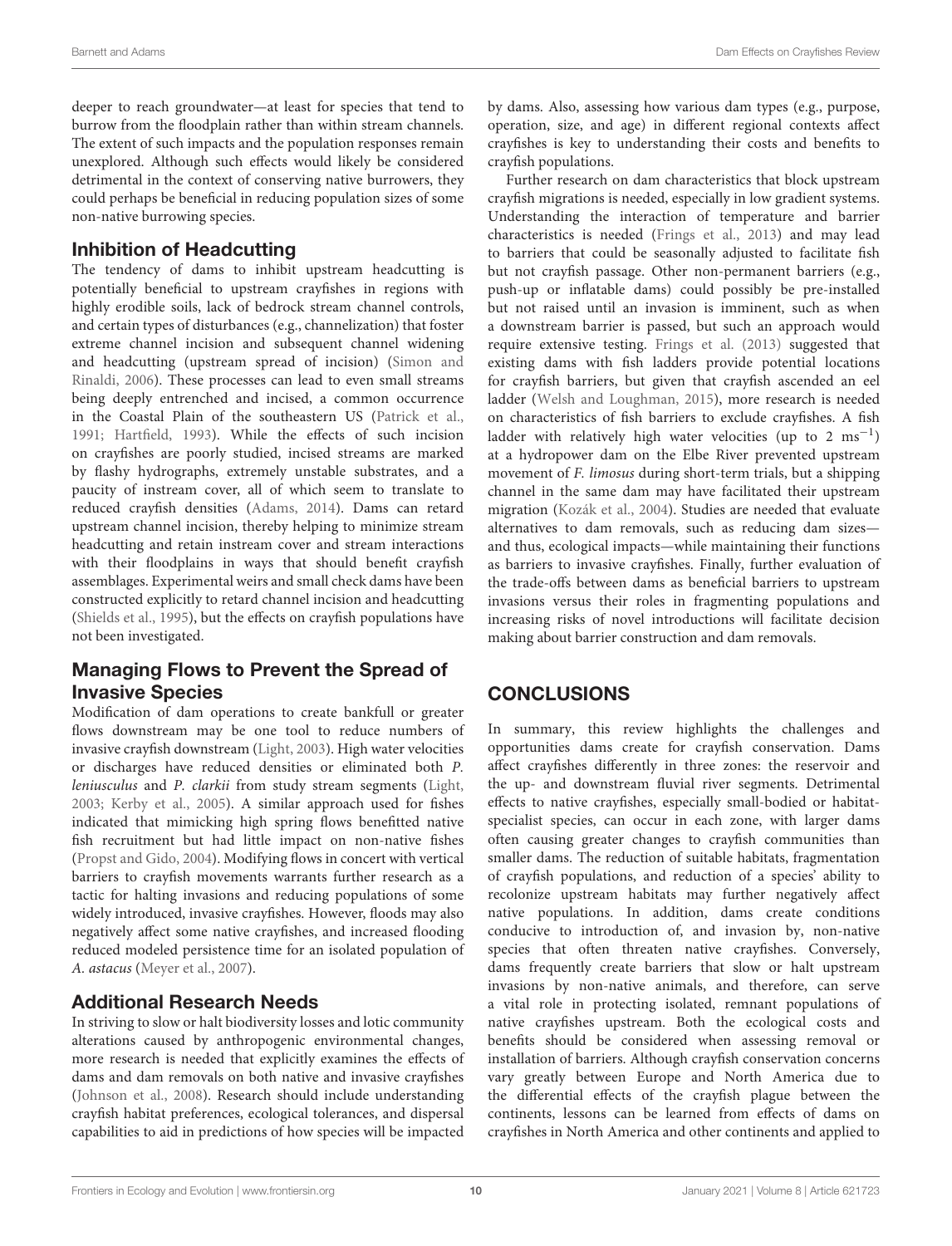European crayfish conservation. On both continents, additional research is needed to better understand both the beneficial and detrimental effects of various types of dams on native crayfishes and is essential for effective conservation of many crayfish species.

# AUTHOR CONTRIBUTIONS

Both authors contributed to the conception and design of the manuscript, conducted literature reviews, wrote sections of the

#### **REFERENCES**

- <span id="page-10-16"></span>Abernathy, E., McCombs, E., Siefferman, L., and Gangloff, M. M. (2013). Effect of small dams on freshwater mussel population genetics in two southeastern USA streams. Walkerana 16, 21–28. doi: [10.31931/fmbc.v16i1.2013.21-28](https://doi.org/10.31931/fmbc.v16i1.2013.21-28)
- <span id="page-10-4"></span>Adams, S. B. (2013). Effects of small impoundments on downstream crayfish assemblages. Freshw. Sci. 32, 1318–1332. doi: [10.1899/12-161.1](https://doi.org/10.1899/12-161.1)
- <span id="page-10-32"></span>Adams, S. B. (2014). Crayfish use of trash versus natural cover in incised, sand-bed streams. Environ. Manage. 53, 382–392. doi: [10.1007/s00267-013-0197-3](https://doi.org/10.1007/s00267-013-0197-3)
- <span id="page-10-11"></span>Adams, S. B., Roghair, C., Krause, C., Warren, M. L. Jr, Cochran, J. A., Dolloff, A., et al. (2015). New crayfish species records from the sipsey fork drainage, including lewis smith reservoir (Alabama, USA): native or introduced species? Freshw. Crayfish 21, 17–32. doi: [10.5869/fc.2015.v21-1.17](https://doi.org/10.5869/fc.2015.v21-1.17)
- <span id="page-10-20"></span>Anderson, E. P., Freeman, M. C., and Pringle, C. M. (2006). Ecological consequences of hydropower development in central America: impact of small dams and water diversion on neotropical stream fish assemblages. River Res. Appl. 22, 397–411. doi: [10.1002/rra.899](https://doi.org/10.1002/rra.899)
- <span id="page-10-18"></span>Armitage, P. D. (1978). Downstream changes in the composition, numbers, and biomass of bottom fauna in the tees beelow cow green reservoir and in an unregulated tributary maize beck, in the first five years after impoundment. Hydrobiologia 58, 145–156. doi: [10.1007/BF00007996](https://doi.org/10.1007/BF00007996)
- <span id="page-10-24"></span>Banha, F., and Anastácio, P. M. (2014). Desiccation survival capacities of two invasive crayfish species. Knowl. Manag. Aquat. Ecosyst. 413, 1–5. doi: [10.1051/kmae/2013084](https://doi.org/10.1051/kmae/2013084)
- <span id="page-10-25"></span>Banha, F., and Anastácio, P. M. (2015). Live bait capture and crayfish trapping as potential vectors for freshwater invasive fauna. Limnologica 51, 63–69. doi: [10.1016/j.limno.2014.12.006](https://doi.org/10.1016/j.limno.2014.12.006)
- <span id="page-10-28"></span>Barnett, Z. C. (2017). Habitat use and life history of the vernal crayfish, procambarus viaeviridis (Faxon, 1914), a secondary burrowing crayfish in Mississippi, USA. J. Crustacean Biol. 37, 544–555. doi: [10.1093/jcbiol/rux073](https://doi.org/10.1093/jcbiol/rux073)
- <span id="page-10-2"></span>Barnett, Z. C., Adams, S. B., Ochs, C. A., and Garrick, R. C. (2020). Crayfish populations genetically fragmented in streams impounded for 36-104 years. Freshw. Biol. 65, 768–785. doi: [10.1111/fwb.13466](https://doi.org/10.1111/fwb.13466)
- <span id="page-10-5"></span>Barnett, Z. C. (2019). Effects of impoundments on the community assemblage and gene flow of sream crayfishes. Ph.D. thesis, Barnett: University of Mississippi.
- <span id="page-10-9"></span>Bates, J. M. (1962). The impact of impoundments on the mussel fauna of kentucky reservoir, tennessee river. Am. Midl. Nat. 68, 232–236. doi: [10.2307/2422648](https://doi.org/10.2307/2422648)
- <span id="page-10-19"></span>Baumgartner, M. T., Piana, P. A., Baumgartner, G., and Gomes, L. C. (2020). Storage or run-of-river reservoirs: exploring the ecological effects of dam operation on stability and species interactions of fish assemblages. Environ. Manage. 65, 220–231. doi: [10.1007/s00267-019-01243-x](https://doi.org/10.1007/s00267-019-01243-x)
- <span id="page-10-0"></span>Baxter, R. M. (1977). Environmental effects of dams and impoundments. Annu. Rev. Ecol. Syst. [8, 255–283. doi: 10.1146/annurev.es.08.110177.](https://doi.org/10.1146/annurev.es.08.110177.001351) 001351
- <span id="page-10-7"></span>Bobeldyk, A. M., and Lamberti, G. A. (2008). A decade after invasion: evaluating the continuing effects of rusty crayfish on a michigan River. J. Great Lakes Res. [34, 265–275. doi: 10.3394/0380-1330\(2008\)34\[265:ADAIET\]2.](https://doi.org/10.3394/0380-1330(2008)34[265:ADAIET]2.0.CO;2) 0.CO;2
- <span id="page-10-29"></span>Bohl, E. (1987). Compariative studies on crayfish brooks in bavaria (Astacus astacus L., Austropotamobius torrentium Schr.). Freshw. Crayfish 7, 287–294.
- <span id="page-10-14"></span>Branco, P., Segurado, P., Santos, J. M., Pinheiro, P., and Ferreira, M. T. (2012). Does longitudinal connectivity loss affect the distribution of freshwater fish? Ecol. Eng. 48, 70–78. doi: [10.1016/j.ecoleng.2011.05.008](https://doi.org/10.1016/j.ecoleng.2011.05.008)

manuscript, conducted manuscript revisions, read and approved the submitted version.

#### ACKNOWLEDGMENTS

We are grateful to the two reviewers for comments that improved our manuscript. Work was supported by the USDA Forest Service, Southern Research Station. This is publication number 021 of the Center for Biodiversity & Conservation Research at the University of Mississippi.

<span id="page-10-31"></span>Briede, I. (2011). Crayfish in latvia. Acta Biol. Univ. Daugavp. 11, 83–87.

- <span id="page-10-3"></span>Bubb, D. H., Thom, T. J., and Lucas, M. C. (2008). Spatial ecology of the whiteclawed crayfish in an upland stream and implications for the conservation of this endangered species. Aquat. Conserv. 18, 647–657. doi: [10.1002/aqc.862](https://doi.org/10.1002/aqc.862)
- <span id="page-10-27"></span>Bunn, S. E., and Arthington, A. H. (2002). Basic principles and ecological consequences of altered flow refimes for aquatic biodiversity. Environ. Manage. 30, 492–507. doi: [10.1007/s00267-002-2737-0](https://doi.org/10.1007/s00267-002-2737-0)
- <span id="page-10-23"></span>Caiola, N., Ibáñez, C., Verdú, J., and Munné, A. (2014). Effects of flow regulation on the establishment of alien fish species: a community structure approach to biolgical validation of environmental flows. Ecol. Indic. 45, 598–604. doi: [10.1016/j.ecolind.2014.05.012](https://doi.org/10.1016/j.ecolind.2014.05.012)
- <span id="page-10-21"></span>Camargo, J. A., and Voelz, N. J. (1998). Biotic and abiotic changes along the recovery gradient of two impounded rivers with different impoundment use. Environ. Monit. Assess. 50, 143–158. doi: [10.1023/A:1005712024049](https://doi.org/10.1023/A:1005712024049)
- <span id="page-10-10"></span>Cassidy, R. A. (1989). "Water temperature, dissolved oxygen, and turbidity control in reservoir releases," in Alternatives in Regulated River Management, (Boca Raton, FL: CRC Press), 28–62.
- <span id="page-10-22"></span>Chien, N. (1985). Changes in river regime after the construction of upstream reservoirs. Earth Surface Process. Landforms 10, 143–159. doi: [10.1002/esp.3290100207](https://doi.org/10.1002/esp.3290100207)
- <span id="page-10-26"></span>Chucholl, C., and Wendler, F. (2017). Positive selection of beautiful invaders: longterm persistence and bio0invasion risk of freshwater crayfish in the pet trade. Biol. Invasions 19, 197–208. doi: [10.1007/s10530-016-1272-5](https://doi.org/10.1007/s10530-016-1272-5)
- <span id="page-10-12"></span>Cole, E., Keller, R. P., and Garbach, K. (2019). Risk of invasive species spread by recreational boaters remains high despite widespread adoption of conservation behaviors. J. Environ. Manag. 229, 112–119. doi: [10.1016/j.jenvman.2018.06.078](https://doi.org/10.1016/j.jenvman.2018.06.078)
- <span id="page-10-30"></span>Cowart, D. A., Breedveld, K. G. H., Ellis, M. J., Hull, J. M., and Larson, E. R. (2018). Environmental DNA (eDNA) applications for the conservation of imperiled crayfish (Decapoda: Astacidea) through monitoring of invasive species barriers and relocated populations. J. Crustacean Biol. 38, 257–266. doi: [10.1093/jcbiol/ruy007](https://doi.org/10.1093/jcbiol/ruy007)
- <span id="page-10-15"></span>Crook, D. A., Lowe, W. H., Allendorf, F. W., Erös, T., Finn, D. S., Gillanders, B. M., et al. (2015). Human effects on ecological connectivity in aquatic ecosystems: integrating scientific approaches to support management and mitigation. Sci. Total Environ. [534, 52–64. doi: 10.1016/j.scitotenv.2015.](https://doi.org/10.1016/j.scitotenv.2015.04.034) 04.034
- <span id="page-10-17"></span>Cumming, G. S. (2004). The impact of low-head dams on fish species richness in Wisconsin, USA. Ecol. Appl. 14, 1495–1506. doi: [10.1890/03-5306](https://doi.org/10.1890/03-5306)
- <span id="page-10-8"></span>Dana, E. D., García-de-Lomas, J., González, R., and Ortega, F. (2011). Effectiveness of dam construction to contain the invasive crayfish Procambarus clarkii in a mediterranean mountain stream. Ecol. Eng. 37, 1607–1613. doi: [10.1016/j.ecoleng.2011.06.014](https://doi.org/10.1016/j.ecoleng.2011.06.014)
- <span id="page-10-13"></span>Davies, G. D., Gozlan, R. E., and Britton, J. R. (2013). Can accidental introduction of non-native species be prevented by fish stocking audits? Aquat. Conserv. 23, 366–373. doi: [10.1002/aqc.2341](https://doi.org/10.1002/aqc.2341)
- <span id="page-10-1"></span>Diéguez-Uribeondo, J. (2010). Current techniques, approaches and knowledge in diagnosis of crayfish plague and other crayfish diseases. Knowl. Manage. Aquat. Ecosyst. 394–395. doi: [10.1051/kmae/2010004](https://doi.org/10.1051/kmae/2010004)
- <span id="page-10-6"></span>DiStefano, R. J., Litvan, M. E., and Horner, P. T. (2009a). The bait industry as a potential vector for alien crayfish introductions: problems recognition y fisheries agencies and a Missouri evaluation. Fisheries 34, 586–597. doi: [10.1577/1548-8446-34.12.586](https://doi.org/10.1577/1548-8446-34.12.586)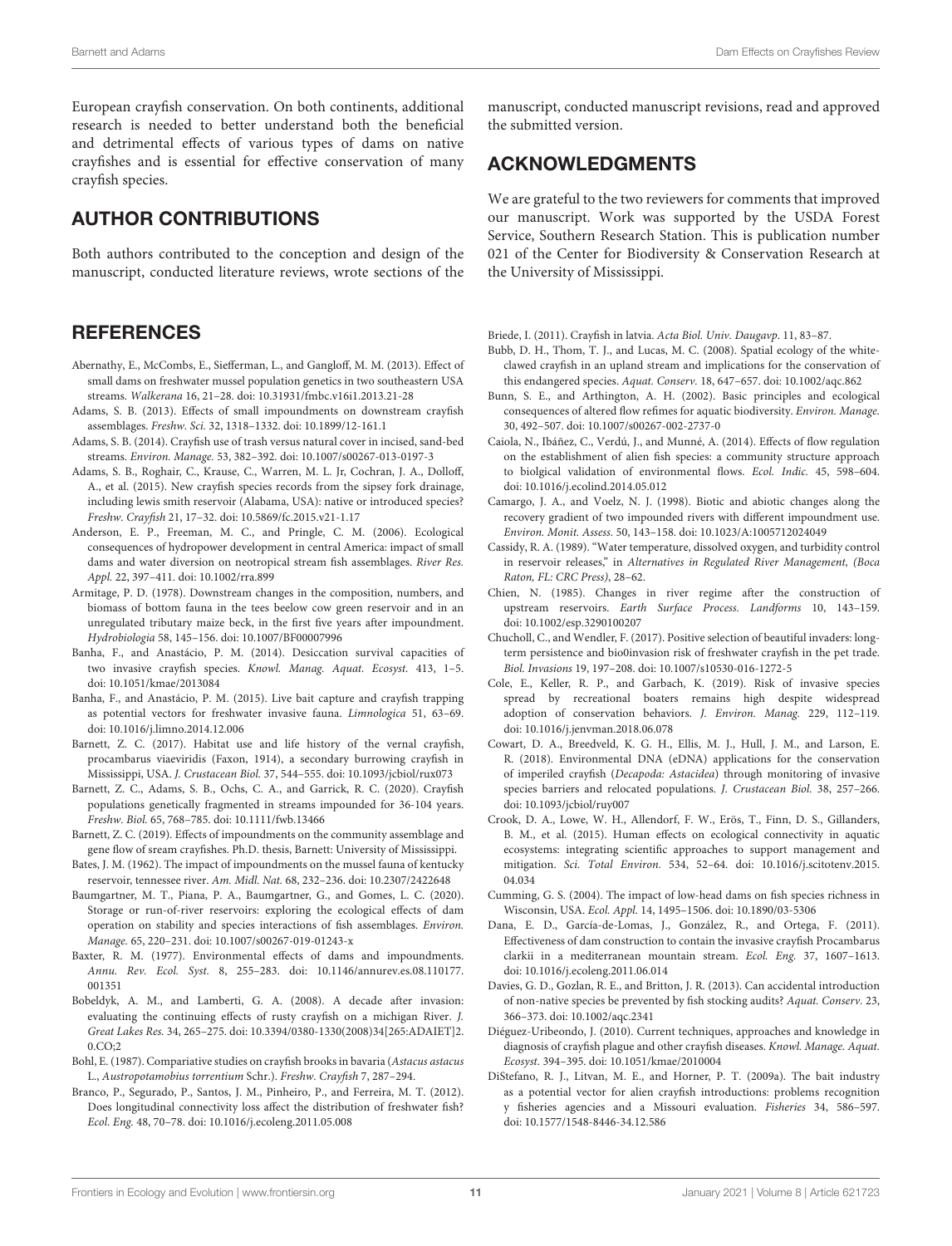- <span id="page-11-7"></span>DiStefano, R. J., Magoulick, D. D., Imhoff, E. M., and Larson, E. R. (2009b). Imperiled crayfishes use hyporheic zone during seasonal drying of an intermittent stream. J. North Am. Benthol. Soc. 28, 142–152. doi: [10.1899/08-072.1](https://doi.org/10.1899/08-072.1)
- <span id="page-11-31"></span>Dixo, M., Metzger, J. P., Morgante, J. S., and Zamudio, K. R. (2009). Habitat fragmentation reduces genetic diversity and connectivity among populations in the Brazilian Atlantic Coastal forest. Biol. Conserv. 142, 1560–1569. doi: [10.1016/j.biocon.2008.11.016](https://doi.org/10.1016/j.biocon.2008.11.016)
- <span id="page-11-34"></span>Dorn, N. J., and Mittelbach, G. G. (1999). More than predator and prey: a review of interactions between fish and crayfish. Vie Milieu 49, 229–237.
- <span id="page-11-4"></span>Ellis, L. E., and Jones, N. E. (2013). Longitudinal trends in regulated rivers: a review and synthesis within the context of the serial discontinuity concept. Environ. Rev. 21, 136–148. doi: [10.1139/er-2012-0064](https://doi.org/10.1139/er-2012-0064)
- <span id="page-11-29"></span>Fagan, W. F. (2002). Connectivity, fragmentation, and extinction risk in dendritic metapopulations. Ecology 83, 3243–3249. doi: [10.1890/0012-9658\(2002\)083\[3243:CFAERI\]2.0.CO;2](https://doi.org/10.1890/0012-9658(2002)083[3243:CFAERI]2.0.CO;2)
- <span id="page-11-22"></span>Falke, J. A., and Gido, K. B. (2006). Effects of reservoir connectivity on stream fish assemblages in the great plains. Can. J. Fish. Aquat. Sci. 63, 480–493. doi: [10.1139/f05-233](https://doi.org/10.1139/f05-233)
- <span id="page-11-18"></span>Finstad, A. G., Einum, S., Forseth, T., and Ugedal, O. (2007). Shelter availability affects behviour, size-dependent and mean growth of juvenile Atlantic salmon. Freshw. Biol. 52, 1710–1718. doi: [10.1111/j.1365-2427.2007.01799.x](https://doi.org/10.1111/j.1365-2427.2007.01799.x)
- <span id="page-11-33"></span>Flinders, C. A., and Magoulick, D. D. (2003). Effects of stream permanence on crayfish community structure. Am. Midl. Nat. 149, 134–147. doi: [10.1674/0003-0031\(2003\)149\[0134:EOSPOC\]2.0.CO;2](https://doi.org/10.1674/0003-0031(2003)149[0134:EOSPOC]2.0.CO;2)
- <span id="page-11-26"></span>Fluker, B. L., Kuhajda, B. R., and Harris, P. M. (2014). The effects of riverine impoundment on genetic structure and gene flow in two stream fishes in the mobile river basin. Freshw. Biol. 59, 526–543. doi: [10.1111/fwb.12283](https://doi.org/10.1111/fwb.12283)
- <span id="page-11-35"></span>Frings, R. M., VaeBen, S. C. K., Grob, H., Roger, S., Schuttrumpf, H., and Hollert, H. (2013). A fish-passable barrier to stop the invasion of non-indigenous crayfish. Biol. Conserv. 159, 521–529. doi: [10.1016/j.biocon.2012.12.014](https://doi.org/10.1016/j.biocon.2012.12.014)
- <span id="page-11-30"></span>Fuller, M. R., Doyle, M. W., and Strayer, D. L. (2015). Causes and consequences of habitat fragmentation in river networks. Ann. N. Y. Acad. Sci. 1355, 31–51. doi: [10.1111/nyas.12853](https://doi.org/10.1111/nyas.12853)
- <span id="page-11-25"></span>Fullerton, A. H., Burnett, K. M., Steel, E. A., Flitcroft, R. L., Pess, G. R., Feist, B. E., et al. (2010). Hydrological connectivity for riverine fish: measurement challenges and research opportunities. Freshw. Biol. 55, 2215–2237. doi: [10.1111/j.1365-2427.2010.02448.x](https://doi.org/10.1111/j.1365-2427.2010.02448.x)
- <span id="page-11-3"></span>Füreder, L. (2016). "Crayfish in Europe," in Freshwater Crayfish: A Global Overview, eds T. Kawai, Z. Faulkes and G. Scholtz (Boca Raton, FL: CRC Press), 594–627. doi: [10.1201/b18723-26](https://doi.org/10.1201/b18723-26)
- <span id="page-11-23"></span>Gehrke, P. C., Gilligan, D. M., and Barwick, M. (2002). Changes in fish communities of the shoalhaven river 20 years after construction of Tallowa Dam, Australia. River Res. Appl. 18, 265–286. doi: [10.1002/rra.669](https://doi.org/10.1002/rra.669)
- <span id="page-11-10"></span>Gerrard, C., Addy, C., Tero, C., and Kite, N. (2003). "White-clawed crayfish in the river Ise, northhamptonshire," in Management and Conservation of Crayfish, Proceedings of a conference held in Nottingham on 7th November 2002, eds D. M. Holdich and P. J. Sibley (Bristol: Environment Agency), 112-120.
- <span id="page-11-12"></span>Gherardi, F., Aquiloni, L., Diéguez-Uribeondo, J., and Tricarico, E. (2011). Managing invasive crayfish: is there a hope? Aquat. Sci. 73, 185–200. doi: [10.1007/s00027-011-0181-z](https://doi.org/10.1007/s00027-011-0181-z)
- <span id="page-11-36"></span>Gillespie, J., Nyaupane, N., and Boucher, R. (2012). Changes in crawfish production costs and current production practices used. Aquac. Econ. Manage. 16, 250–265. doi: [10.1080/13657305.2012.704619](https://doi.org/10.1080/13657305.2012.704619)
- <span id="page-11-28"></span>Gordon, N. D., McMahon, T. A., Finlayson, B. L., Gippel, C. J., and Nathan, R. J. (2004). Stream Hydrology: an Introduction for Ecologists, 2nd Edn. Chichester: John Wiley and Sons.
- <span id="page-11-16"></span>Graf, W. L. (2005). Geomorphology and American dams: the scientific, social, and economic context. Geomorphology 71, 3-26. doi: [10.1016/j.geomorph.2004.05.005](https://doi.org/10.1016/j.geomorph.2004.05.005)
- <span id="page-11-27"></span>Graf, W. L. (2006). Downstream hydrologic and geomorphic effects of large dams on American rivers. Geomorphology 79, 336–360. doi: [10.1016/j.geomorph.2006.06.022](https://doi.org/10.1016/j.geomorph.2006.06.022)
- <span id="page-11-0"></span>Grill, G., Lehner, B., Lumsdon, A. E., MacDonald, G. K., Zarfl, C., and Reidy Liermann, C. (2015). An index-based framework for assessing patterns and trends in river fragmentation and flow regulation by global dams at multiple scales. Environ. Res. Lett. 10, 1–15. doi: [10.1088/1748-9326/10/1/015001](https://doi.org/10.1088/1748-9326/10/1/015001)
- <span id="page-11-14"></span>Haas, T. C., Blum, M. J., and Heins, D. C. (2010). Morphological responses of a stream fish to water impoundment. Biol. Lett. 6, 803–806. doi: [10.1098/rsbl.2010.0401](https://doi.org/10.1098/rsbl.2010.0401)
- <span id="page-11-24"></span>Hall, C. J., Jordaan, A., and Frisk, M. G. (2011). The historic influence of dams on diadromous fish habitat with a focus on river herring and hydrologic longitudinal connectivity. Landsc. Ecol. 26, 95–107. doi: [10.1007/s10980-010-9539-1](https://doi.org/10.1007/s10980-010-9539-1)
- <span id="page-11-1"></span>Hanks, R. D., and Hartman, K. J. (2019). Evaluation of the influences of dam release types, land use, and habitat affecting abundance, richness, diversity, andcommunity structure of larval and juvenile fish. Can. J. Fish. Aquat. Sci. 76, 1388–1397. doi: [10.1139/cjfas-2017-0107](https://doi.org/10.1139/cjfas-2017-0107)
- <span id="page-11-37"></span>Harlioglu, M. M., Barim, Ö., Türkgülü, I., and Harlioglu, A. G. (2004). Potential fecundity of an introduced population, keban dam lake, Elazig, Turkey, of freshwater crayfish, Astacus leptodactylus leptodactylus (Esch., 1852). Aquaculture 230, 189–195. doi: [10.1016/S0044-8486\(03\)00430-7](https://doi.org/10.1016/S0044-8486(03)00430-7)
- <span id="page-11-39"></span>Hartfield, P. (1993). "Headcuts and their effects on freshwater mussels," in Conservation and Management of Freshwater Mussels, eds K. S. Cummings, A. C. Buchanan, and L. M. Kock (Rock Island, IL: Upper Mississippi River Conservation Committee), 131–141.
- <span id="page-11-5"></span>Hartfield, E. E. (2010). Consequences of low-head dams on crayfish distribution and gene flow in Alabama streams. (M.S. thesis). Auburn: Auburn University.
- <span id="page-11-15"></span>Havel, J. E., Lee, C. E., and Zanden, M. J. V. (2005). Do reservoirs facilitate invasions into landscapes? Bioscience 55, 518–525. doi: [10.1641/0006-3568\(2005\)055\[0518:DRFIIL\]2.0.CO;2](https://doi.org/10.1641/0006-3568(2005)055[0518:DRFIIL]2.0.CO;2)
- <span id="page-11-38"></span>Helms, B. S., Budnick, W., Pecora, P., Skipper, J., Kosnicki, E., Feminella, J., et al. (2013). The influence of soil type, congeneric cues, and floodplain connectivity on the local distribution of the devil crayfish (Cambarus diogenes Girard). Freshw. Sci. 32, 1333–1344. doi: [10.1899/12-160.1](https://doi.org/10.1899/12-160.1)
- <span id="page-11-20"></span>Herbert, M. E., and Gelwick, F. P. (2003). Spatial variation of headwater fish assemblages explained by hydrologic variability and upstream effects of impoundment. Copeia 2003, 273–284. doi: [10.1643/0045-8511\(2003\)003\[0273:SVOHFA\]2.0.CO;2](https://doi.org/10.1643/0045-8511(2003)003[0273:SVOHFA]2.0.CO;2)
- <span id="page-11-32"></span>Hicks, B. J. (2003). Distribution and abundance of fish and crayfish in a waikato stream in relation to basin area. NZ. J. Zool. 30, 149–160. doi: [10.1080/03014223.2003.9518333](https://doi.org/10.1080/03014223.2003.9518333)
- <span id="page-11-21"></span>Hladík, M., and Kubečka, J. (2003). Fish migration between temperate reservoir and its main tributary. Hydrobiologia 504, 251–266. doi: [10.1023/B:HYDR.0000008525.46939.42](https://doi.org/10.1023/B:HYDR.0000008525.46939.42)
- <span id="page-11-8"></span>Hobbs, H. H. III., Jass, J. P., and Huner, J. V. (1989). A review of global crayfish introductions with particular emphasis on two North American species (Decapoda, Cambaridae). Crustaceana 56, 299–316. doi: [10.1163/156854089X00275](https://doi.org/10.1163/156854089X00275)
- <span id="page-11-17"></span>Hu, B., Yang, Z., Wang, H., Sun, X., Bi, N., and Li, G. (2009). Sedimentation in the three gorges dam and the future trend of changjiang (Yangtze River) sediment flux to the sea. Hydrol. Earth Syst. Sci. 13, 2253–2264. doi: [10.5194/hess-13-2253-2009](https://doi.org/10.5194/hess-13-2253-2009)
- <span id="page-11-9"></span>Johnson, P. T. J., Olden, J. D., and Zanden, M. J. V. (2008). Dam invaders: impoundments facilitate biological invasions into freshwaters. Front. Ecol. Environ. 6, 357–363. doi: [10.1890/070156](https://doi.org/10.1890/070156)
- <span id="page-11-19"></span>Jones, J. I., Murphy, J. F., Collins, A. L., Sear, D. A., Naden, P. S., and Armitage, P. D. (2012). The impact of fine sediment on macro-invertebrates. River Res. Appl. 28, 1055–1071. doi: [10.1002/rra.1516](https://doi.org/10.1002/rra.1516)
- <span id="page-11-6"></span>Joy, M. K., and Death, R. G. (2001). Control of freshwater fish and crayfish community structure in Taranaki, New Zealand: dams, diadromy or habitat structure? Freshw. Biol. 46, 417–429. doi: [10.1046/j.1365-2427.2001.00681.x](https://doi.org/10.1046/j.1365-2427.2001.00681.x)
- <span id="page-11-2"></span>Júnior, H. F. J., Tós, C. D., Agostinho, Â. A., and Pavanelli, C. S. (2009). A massive invasion of fish species after eliminating a natural barrier in the upper rio Paraná basin. Neotrop. Ichthyol. 7, 709–718. doi: [10.1590/S1679-62252009000400021](https://doi.org/10.1590/S1679-62252009000400021)
- <span id="page-11-13"></span>Kanno, Y., and Vokoun, J. C. (2010). Evaluating effects of water withdrawals and impoundments on fish assemblages in southern New England streams, USA. Fish. Manag. Ecol. [17, 272–283. doi: 10.1111/j.1365-2400.2009.0](https://doi.org/10.1111/j.1365-2400.2009.00724.x) 0724.x
- <span id="page-11-11"></span>Kerby, J. L., Riley, S. P. D., Kats, L. B., and Wilson, P. (2005). Barriers and flow as limiting factors in the spread of an invasive crayfish (Procambarus clarkii) in southern California streams. Biol. Conserv. 126, 402–409. doi: [10.1016/j.biocon.2005.06.020](https://doi.org/10.1016/j.biocon.2005.06.020)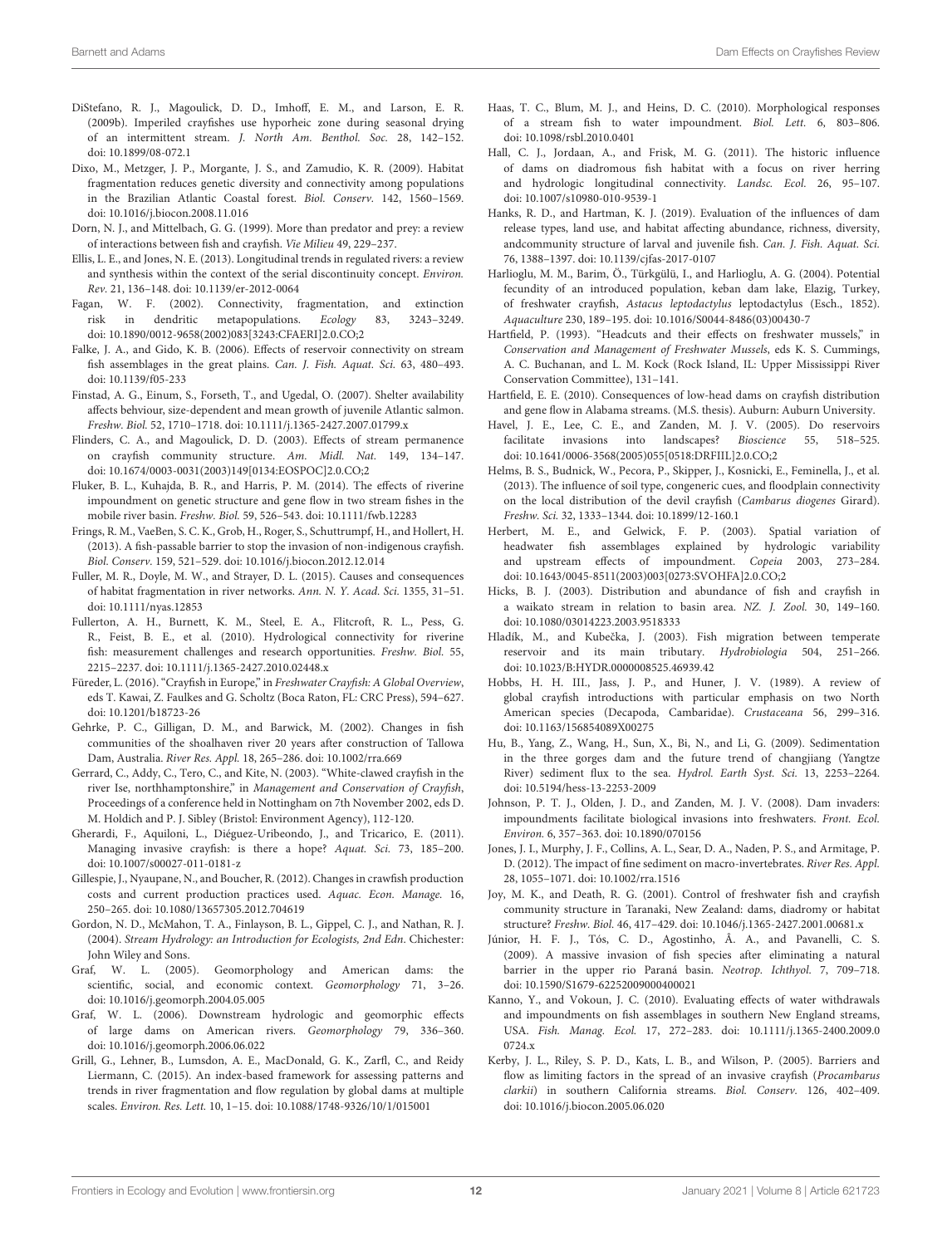- <span id="page-12-7"></span>Kilian, J. V., Klauda, R. J., Widman, S., Kashiwagi, M., Bourquin, R., Weglein, S., et al. (2012). An assessment of a bait industry and angler behavior as a vector of invasive species. Biol. Invasions 14, 1469–1481. doi: [10.1007/s10530-012-0173-5](https://doi.org/10.1007/s10530-012-0173-5)
- <span id="page-12-2"></span>Kim, J., and Mandrak, N. E. (2016). Assessing the potential movement of invasive fishes through the Welland Canal. J. Great Lakes Res. 42, 1102–1108. doi: [10.1016/j.jglr.2016.07.009](https://doi.org/10.1016/j.jglr.2016.07.009)
- <span id="page-12-28"></span>Kinsolving, A. D., and Bain, M. B. (1993). Fish assemblage recovery along [a riverine disturbance gradient.](https://doi.org/10.2307/1941921) Ecol. Appl. 3, 531–544. doi: 10.2307/19 41921
- <span id="page-12-13"></span>Kokko, H., Harlioglu, M. M., Aydin, H., Makkonen, J., Gökmen, G., Aksu, Ö., et al. (2018). Observations of crayfish plague infections in commercially important narrow-clawed crayfish populations in Turkey. Knowl. Manag. Aquat. Ecosyst. 419, 1–4. doi: [10.1051/kmae/2018001](https://doi.org/10.1051/kmae/2018001)
- <span id="page-12-15"></span>Kozák, P., Policar, T., and Duriš, Z. (2004). Migratory ability of orconectes limosus through a fishpass and notes on its occurrence in the czech republic. Bull. Français Pêche Piscic. 372–373, 367–373. doi: [10.1051/kmae:2004010](https://doi.org/10.1051/kmae:2004010)
- <span id="page-12-3"></span>Kozubíková, E., Petrusek, A., Duriš, Z., Martín, M. P., Diéguez-Uribeondo, J., and Oidtmann, B. (2008). The old menace is back: recent crayfish plague outbreaks in the czech republic. Aquaculture 274, 208–217. doi: [10.1016/j.aquaculture.2007.11.015](https://doi.org/10.1016/j.aquaculture.2007.11.015)
- <span id="page-12-11"></span>Kozubíková-Balcarová, E., Beran, L., Duriš, Z., Fischer, D., Horká, I., Svobodová, J., et al. (2014). Status and recovery of indigenous crayfish populations after recent crayfish plague outbreaks in the czech republic. Ethol. Ecol. Evol. 26, 299–319. doi: [10.1080/03949370.2014.897652](https://doi.org/10.1080/03949370.2014.897652)
- <span id="page-12-16"></span>Krieg, R., and Zenker, A. (2020). A review of the use of physical barriers to stop the spread of non-indigenous crayfish species. Rev. Fish Biol. Fish. 30, 423–435. doi: [10.1007/s11160-020-09606-y](https://doi.org/10.1007/s11160-020-09606-y)
- <span id="page-12-24"></span>Kunz, M. J., Wüest, A., Wehrli, B., Landert, J., and Senn, D. B. (2011). Impact of a large tropical reservoir on riverine transport of sediment, carbon, and nutrients to downstream wetlands. Water Resour. Res. 47:W12531. doi: [10.1029/2011WR010996](https://doi.org/10.1029/2011WR010996)
- <span id="page-12-27"></span>Lacy, R. C. (1987). Loss of genetic diversity from managed populations: interacting effects of drift, mutation, immigration, selection, and population subdivision. Conserv. Biol. 1, 143–158. doi: [10.1111/j.1523-1739.1987.tb00023.x](https://doi.org/10.1111/j.1523-1739.1987.tb00023.x)
- <span id="page-12-22"></span>Lande, R., and Barrowclough, G. (1987). "Effective population size, genetic variation, and their use in population management," in Viable Populations for Conservation, ed M. E. Soule (Great Britain: University Press, Cambridge) 87–124. doi: [10.1017/CBO9780511623400.007](https://doi.org/10.1017/CBO9780511623400.007)
- <span id="page-12-23"></span>Lessard, J. L., and Hayes, D. B. (2003). Effects of elevated water temperature on fish and macroinvertebrate communities below small dams. River Res. Appl. 19, 721–732. doi: [10.1002/rra.713](https://doi.org/10.1002/rra.713)
- <span id="page-12-5"></span>Lieb, D. A., Bouchard, R. W., Carline, R. F., Nuttall, T. R., Wallace, J. R., and Burkholder, C. L. (2011). Conservation and management of crayfishes: lessons from pennsylvania. Fisheries 36, 489–507. doi: [10.1080/03632415.2011.607080](https://doi.org/10.1080/03632415.2011.607080)
- <span id="page-12-0"></span>Liermann, C. R., Nilsson, C., Robertson, J., and Ng, R. Y. (2012). Implications of dam obstruction for global freshwater fish diversity. Bioscience 62, 539–548. doi: [10.1525/bio.2012.62.6.5](https://doi.org/10.1525/bio.2012.62.6.5)
- <span id="page-12-14"></span>Light, T. (2003). Success and failure in a lotic crayfish invasion: the roles of hydrologic variability and habitat alteration. Freshw. Biol. 48, 1886–1897. doi: [10.1046/j.1365-2427.2003.01122.x](https://doi.org/10.1046/j.1365-2427.2003.01122.x)
- <span id="page-12-29"></span>Lodge, D. M., Stein, R. A., Brown, K. M., Covich, A. P., Brönmark, C., Garvey, J. E., et al. (1998). Predicting impact of freshwater exotic species on native biodiversity: challenges in spatial scaling. Austr. J. Ecol. 23, 53–67. doi: [10.1111/j.1442-9993.1998.tb00705.x](https://doi.org/10.1111/j.1442-9993.1998.tb00705.x)
- <span id="page-12-6"></span>Lodge, D. M., Taylor, C. A., Holdich, D. M., and Skurdal, J. (2000). Nonindigenous crayfishes threaten North American freshwater biodiversity: lessons from Europe. Fisheries 25, 7–20. doi: [10.1577/1548-8446\(2000\)025<0007:NCTNAF>2.0.CO;2](https://doi.org/10.1577/1548-8446(2000)025<0007:NCTNAF>2.0.CO)
- <span id="page-12-10"></span>Longshaw, M. (2011). Diseases of crayfish: a review. J. Invertebrate Pathal. 106, 54–70. doi: [10.1016/j.jip.2010.09.013](https://doi.org/10.1016/j.jip.2010.09.013)
- <span id="page-12-33"></span>Lowery, R. S. (1988). "Growth, moulting, and reproduction," in Freshwater Crayfish: Biology, Management and Exploitation, eds D. M. Holdich and R. S. Lowery (Portland, OR: Croom Helm Ltd), 83–113.
- <span id="page-12-32"></span>Lynch, D. T., Leasure, D. R., and Magoulick, D. D. (2019). Flow alterationecology relationships in Ozark Highland streams: consequences for fish, crayfish and macroinvertebrate assemblages. Sci. Total Environ. 672, 680–697. doi: [10.1016/j.scitotenv.2019.03.383](https://doi.org/10.1016/j.scitotenv.2019.03.383)
- <span id="page-12-20"></span>Maavara, T., Dürr, H. H., and Van Cappellen, P. (2014). Worldwide retention of nutrient silicon by river damming: from sparse data set to global estimate. Glob. Biogeochem. Cycles [28, 842–855. doi: 10.1002/2014GB0](https://doi.org/10.1002/2014GB004875) 04875
- <span id="page-12-9"></span>Madzivanzira, T. C., South, J., Wood, L. E., Nunes, A. L., and Weyl, O. L. F. (2020). A review of freshwater crayfish introductions in Africa. Rev. Fish. Sci. Aquac[. 1–24. doi: 10.1080/23308249.2020.18](https://doi.org/10.1080/23308249.2020.1802405) 02405
- <span id="page-12-18"></span>Magilligan, F. J., Nislow, K. H., Kynard, B. E., and Hackman, A. M. (2016). Immediate changes in stream channel geomorphology, aquatic habitat, and fish assemblages following dam removal in a small upland catchment. Geomorphology 252, 158–170. doi: [10.1016/j.geomorph.2015.07.027](https://doi.org/10.1016/j.geomorph.2015.07.027)
- <span id="page-12-37"></span>Magnuson, J. J., Capelli, G. M., Lorman, J. G., and Stein, R. A. (1975). "Consideration of crayfish for macrophyte control," in Symposium on Water Quality Management Through Biological Control, eds P. L. Brezonik and J. L. Fox (Gainesville: University of Florida), 66–74.
- <span id="page-12-17"></span>Maneux, E., Probst, J. L., Veyssy, E., and Etcheber, H. (2001). Assessment of dam trapping efficiency from water residence time: application to fluvial sediment transport in the Adour, Dordogne, and Garonne River basins (France). Water Resour. Res. [37, 801–811. doi: 10.1029/2000WR](https://doi.org/10.1029/2000WR900195) 900195
- <span id="page-12-36"></span>Manfrin, C., Souty-Grosset, C., Anastácio, P. M., Reynolds, J., and Giulianini, P. G. (2019). Detection and control of invasive freshwater crayfish: from traditional to innovative methods. Divers. Distrib. 11, 1–16. doi: [10.3390/d11010005](https://doi.org/10.3390/d11010005)
- <span id="page-12-31"></span>Matthews, W. J. (2012). Patterns in Freshwater Fish Ecology. New York, NY: Springer Science and Business Media.
- <span id="page-12-19"></span>McAllister, D. E., Craig, J. F., Davidson, N., Delany, S., and Seddon, M. (2001). "Biodiversity impacts of large dams.", in: IUCN, UNEP, WCD: Background paper No.1.).
- <span id="page-12-26"></span>McGregor, S. W., and Garner, J. T. (2003). Changes in the freshwater mussel (Bivalvia: Unionidae) fauna of the bear creek system of northwest Alabama and northeast Mississippi. Am. Malacol. Bull. 18, 61–70. Available online at: [https://](https://pubs.er.usgs.gov/publication/70025377) [pubs.er.usgs.gov/publication/70025377](https://pubs.er.usgs.gov/publication/70025377)
- <span id="page-12-34"></span>Mead, K. S. (2008). Do antennule and aesthetasc structure in the crayfish Orconectes virilis correlate with flow habitat? Intergr. Comp. Biol. 48, 823–833. doi: [10.1093/icb/icn067](https://doi.org/10.1093/icb/icn067)
- <span id="page-12-25"></span>Mejia, F., Torgersen, C. E., Berntsem, E. K., Maroney, J. R., Connor, J. M., Fullerton, A. H., et al. (2020). Longitudinal, lateral, vertical, and temporal thermal heterogeneity in a large impounded river: implications for cold-water refuges. Remote Sens. 12:1386. doi: [10.3390/rs12091386](https://doi.org/10.3390/rs12091386)
- <span id="page-12-4"></span>Meyer, K. M., Gimpel, K., and Brandl, R. (2007). Viability analysis of endangered crayfish populations. J. Zool. 273, 364–371. doi: [10.1111/j.1469-7998.2007.00336.x](https://doi.org/10.1111/j.1469-7998.2007.00336.x)
- <span id="page-12-21"></span>Morita, K., and Yamamoto, S. (2002). Effects of habitat fragmentation by damming on the persistence of stream-dwelling charr populations. Conserv. Biol. 16, 1318–1323. doi: [10.1046/j.1523-1739.2002.01476.x](https://doi.org/10.1046/j.1523-1739.2002.01476.x)
- <span id="page-12-12"></span>Mrugala, A., Kawai, T., Kozubáková-Balcarová, E., and Petrusek, A. (2017). Aphanomyces astaci presence in Japan: a threat to the endemic and endangered crayfish species in Cambaroides japonicus? Aquat. Conserv. 27, 103–114. doi: [10.1002/aqc.2674](https://doi.org/10.1002/aqc.2674)
- <span id="page-12-30"></span>Muirhead, J. R., and Macisaac, H. J. (2005). Development of inland lakes as hubs in an invasion network. J. Appl. Ecol. 42, 80–90. doi: [10.1111/j.1365-2664.2004.00988.x](https://doi.org/10.1111/j.1365-2664.2004.00988.x)
- <span id="page-12-1"></span>Mulligan, M., van Soesbergen, A., and Saenz, L. (2020). GOODD, a global dataset of more than 38,000 georeferenced dams. Sci Data 7, 1–8. doi: [10.1038/s41597-020-0362-5](https://doi.org/10.1038/s41597-020-0362-5)
- <span id="page-12-35"></span>Nakata, K., and Goshima, S. (2003). Competition for shelter of preferred sizes between the native crayfish species Cambaroides japonicus and the alien crayfish species Pacifastacus leniusculus in Japan in relation to prior residence, sex difference, and body size. J. Crustacean Biol. 23, 897–907. doi: [10.1651/C-2411](https://doi.org/10.1651/C-2411)
- <span id="page-12-8"></span>Nunes, A. L., Zengeya, T. A., Hoffman, A. C., Measey, G. J., and Weyl, O. L. F. (2017). Distribution and establishment of the alien Australian redclaw crayfish, Cherax quadricarinatus, in South Africa and Swaziland. PeerJ 5, 1–21. doi: [10.7717/peerj.3135](https://doi.org/10.7717/peerj.3135)
- <span id="page-12-38"></span>Oidtmann, B., Heitz, E., Rogers, D., and Hoffmann, R. W. (2002). Transmission of crayfish plague. Dis. Aquat. Organ. 52, 159–167. doi: [10.3354/dao052159](https://doi.org/10.3354/dao052159)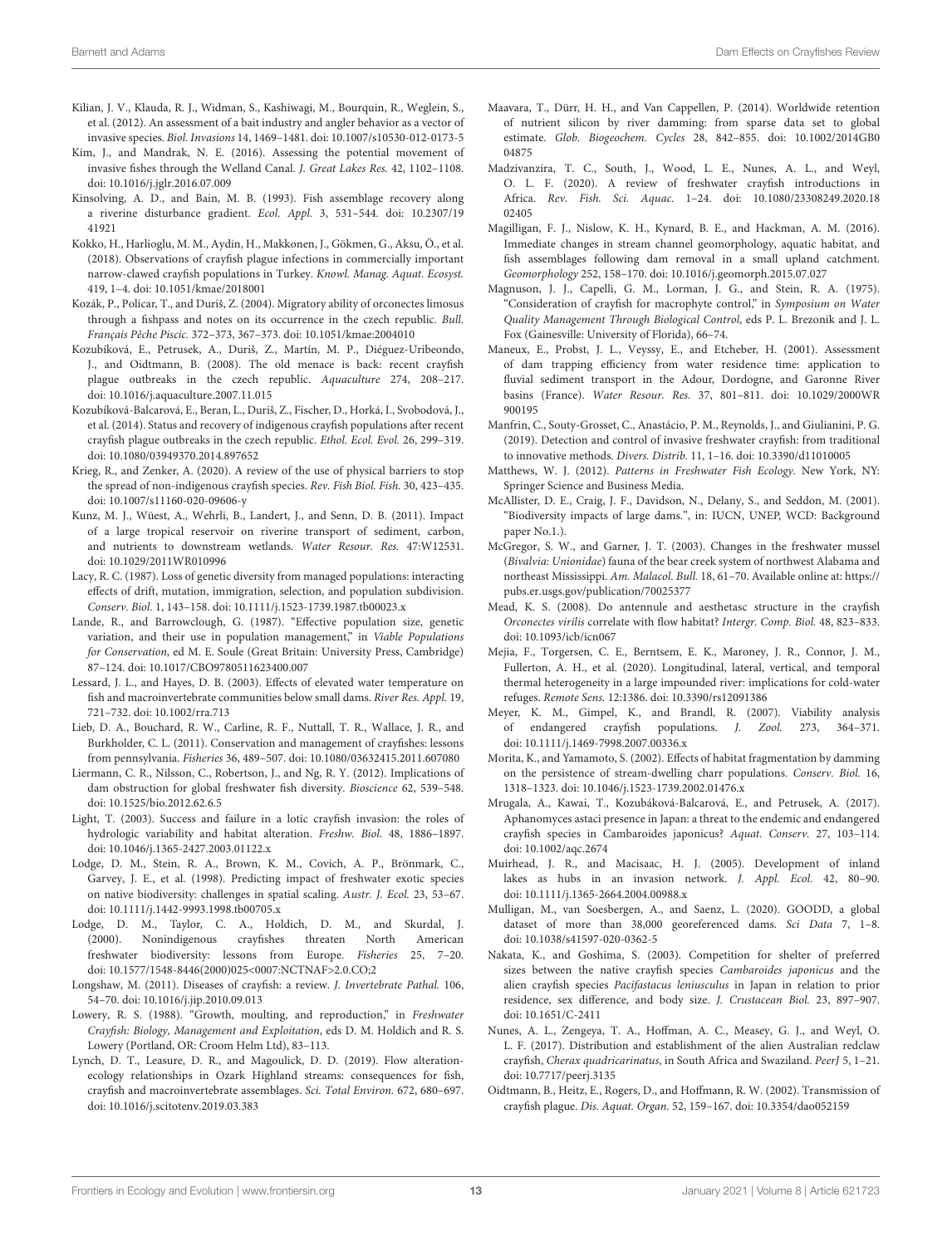- <span id="page-13-41"></span>Opperman, J. J., Luster, R., McKenney, B. A., Roberts, M., and Meadows, A. W. (2010). Ecologically functional floodplains: connectivitiy, flow regime, and scale. J. Am. Water Resourc. Assoc. 46, 211-226. doi: [10.1111/j.1752-1688.2010.00426.x](https://doi.org/10.1111/j.1752-1688.2010.00426.x)
- <span id="page-13-37"></span>Parkyn, S. M., and Collier, K. J. (2004). Interaction of press and pulse disturbance on crayfish populations: flood impacts in pasture and forest streams. Hydrobiologia 527, 113–124. doi: [10.1023/B:HYDR.0000043189.91134.94](https://doi.org/10.1023/B:HYDR.0000043189.91134.94)
- <span id="page-13-13"></span>Parkyn, S. M., DiStefano, R. J., and Imhoff, E. M. (2011). Comparison of constructed microhabitat and baited traps in table rock reservoir, Missouri, USA. Freshw. Crayfish 18, 69–74. doi: [10.5869/fc.2011.v18.69](https://doi.org/10.5869/fc.2011.v18.69)
- <span id="page-13-42"></span>Patrick, D. M., Mao, L., and Ross, S. T. (1991). The Impact of Geomorphic Change on the Distribution of Bayou Darters in the Bayou Pierre System. Jackson, MS: Mississippi Department of Wildlife, Fisheries and Parks, Museum of Natural Science.
- <span id="page-13-40"></span>Peay, S. (2010). Invasive non-indigenous crayfish species in Europe: recommendations on managing them. Knowl. Manag. Aquat. Ecosyst. 3, 394–395. doi: [10.1051/kmae/2010009](https://doi.org/10.1051/kmae/2010009)
- <span id="page-13-20"></span>Perkin, J. S., Gido, K. B., Cooper, A. R., Turner, T. F., Osborne, M. J., Johnson, E. R., et al. (2015). Fragmentation and dewatering transform great plains stream fish communities. Ecol. Monogr. 85, 73–92. doi: [10.1890/14-0121.1](https://doi.org/10.1890/14-0121.1)
- <span id="page-13-29"></span>Perry, W. L., Jacks, A. M., Fiorenza, D., Young, M., and Kuhnke, R. (2013). Effects of water velocity on the size and shape of rusty crayfish, Orconectes rusticus. Freshw. Sci. 32, 1398–1409. doi: [10.1899/12-166.2](https://doi.org/10.1899/12-166.2)
- <span id="page-13-30"></span>Phillips, B. W., and Johnston, C. E. (2004a). Changes in the fish assemblage of bear creek (Tennessee River Drainage) Alabama and Mississippi: 1968-2000. Southeastern Nat. 3, 205–218. doi: [10.1656/1528-7092\(2004\)003\[0205:CITFAO\]2.0.CO;2](https://doi.org/10.1656/1528-7092(2004)003[0205:CITFAO]2.0.CO;2)
- <span id="page-13-21"></span>Phillips, B. W., and Johnston, C. E. (2004b). Fish assemblage recovery and persistence. Ecol. Freshw. Fish. 13, 145–153. doi: [10.1111/j.1600-0633.2004.00047.x](https://doi.org/10.1111/j.1600-0633.2004.00047.x)
- <span id="page-13-0"></span>Poff, N. L., Allan, J. D., Bain, M. B., Karr, J. R., Prestegaard, K. L., Richter, B. D., et al. (1997). The natural flow regime. Bioscience 47, 769–784. doi: [10.2307/1313099](https://doi.org/10.2307/1313099)
- <span id="page-13-26"></span>Poff, N. L., and Ward, J. V. (1989). Implications of streamflow variability and predictability for lotic community structure: a regional analysis of streamflow patterns. Can. J. Fish. Aquat. Sci. 46, 1805–1818. doi: [10.1139/f89-228](https://doi.org/10.1139/f89-228)
- <span id="page-13-5"></span>Poff, N. L., and Zimmerman, J. K. H. (2010). Ecological responses to altered flow regimes: a literature review to inform the science and management of environmental flows. Freshw. Biol. 55, 194–205. doi: [10.1111/j.1365-2427.2009.02272.x](https://doi.org/10.1111/j.1365-2427.2009.02272.x)
- <span id="page-13-27"></span>Power, M. E., Parker, M. S., and Dietrich, W. E. (2008). Seasonal reassembly of a river food web: floods, droughts, and impacts of fish. Ecol. Monogr. 78, 263–282. doi: [10.1890/06-0902.1](https://doi.org/10.1890/06-0902.1)
- <span id="page-13-31"></span>Pringle, C. M. (1997). Exploring how disturbance is transmitted upstream: going against the flow. J. North Am. Benthol. Soc. 16, 425–438. doi: [10.2307/1468028](https://doi.org/10.2307/1468028)
- <span id="page-13-17"></span>Pringle, C. M. (2000). Threats to U.S. public lands from cumulative hydrologic alterations outside of their boundaries. Ecol. Appl. 10:971. doi: [10.1890/1051-0761\(2000\)010\[0971:TTUSPL\]2.0.CO;2](https://doi.org/10.1890/1051-0761(2000)010[0971:TTUSPL]2.0.CO;2)
- <span id="page-13-44"></span>Propst, D. L., and Gido, K. B. (2004). Responses of native and nonnative fishes to natural flow regime mimicry in the San Juan River. Trans. Am. Fish. Soc. 133, 922–931. doi: [10.1577/T03-057.1](https://doi.org/10.1577/T03-057.1)
- <span id="page-13-8"></span>Puth, L. M., and Allen, T. F. H. (2004). Potential corridors for the rusty crayfish, Orconectes rusticus, in northern Wisconsin (USA) lakes: lessons for exotic invasions. Lansc. Ecol. 20, 567–577. doi: [10.1007/s10980-004-5649-y](https://doi.org/10.1007/s10980-004-5649-y)
- <span id="page-13-33"></span>Rabeni, C. F. (1985). Resource partitioning by stream-dwelling crayfish: the influence of body size. Am. Midl. Nat. 113, 20–29. doi: [10.2307/2425344](https://doi.org/10.2307/2425344)
- <span id="page-13-28"></span>Rahel, F. J. (2002). Homogenization of freshwater faunas. Annu. Rev. Ecol. Syst. 33, 291–315. doi: [10.1146/annurev.ecolsys.33.010802.150429](https://doi.org/10.1146/annurev.ecolsys.33.010802.150429)
- <span id="page-13-10"></span>Rahel, F. J. (2013). Intentional fragmentation as a management strategy in aquatic systems. Bioscience 63, 362–372. doi: [10.1525/bio.2013.63.5.9](https://doi.org/10.1525/bio.2013.63.5.9)
- <span id="page-13-35"></span>Rahel, F. J., and Stein, R. A. (1988). Complex predator-prey interactions and predator intimidation among crayfish piscivorous fish, and small benthic fish. Oecologia 75, 94–98. doi: [10.1007/BF00378819](https://doi.org/10.1007/BF00378819)
- <span id="page-13-4"></span>Reynolds, J. D. (1988). Crayfish extinctions and crayfish plague in central Ireland. Biol. Conserv. 45, 279–285. doi: [10.1016/0006-3207\(88\)90059-6](https://doi.org/10.1016/0006-3207(88)90059-6)
- <span id="page-13-38"></span>Reynolds, J., and Souty-Grosset, C. (2011). Management of Freshwater Biodiversity: Crayfish as Bioindicators. Reynolds, GA: Cambridge University Press. doi: [10.1017/CBO9781139031790](https://doi.org/10.1017/CBO9781139031790)
- <span id="page-13-3"></span>Richman, N. I., Böhm, M., Adams, S. B., Alvarez, F., Bergey, E. A., Bunn, J. J. S., et al. (2015). Multiple drivers of decline in the global status of freshwater crayfish (Decapoda: Astacidea). Philos. Trans. R. Soc. B Biol. Sci. 370:20140060. doi: [10.1098/rstb.2014.0060](https://doi.org/10.1098/rstb.2014.0060)
- <span id="page-13-18"></span>Richmond, J. Q., Reid, D. T., Ashton, K. G., and Zamudio, K. R. (2009). Delayed genetic effects of habitat fragmentation on the ecologically specialized Florida sand skink (Plestiodon reynoldsi). Conserv. Genetics 10, 1281–1297. doi: [10.1007/s10592-008-9707-x](https://doi.org/10.1007/s10592-008-9707-x)
- <span id="page-13-19"></span>Richter, B. D., and Thomas, G. A. (2007). Restoring environmental flows by modifying dam operations. Resilience Alliance 12:12. doi: [10.5751/ES-02014-120112](https://doi.org/10.5751/ES-02014-120112)
- <span id="page-13-6"></span>Roell, M. J., and Orth, D. J. (1992). Production of three crayfish populations in the new river of West Virginia, USA. Hydrobiologia 228, 185–194. doi: [10.1007/BF00006585](https://doi.org/10.1007/BF00006585)
- <span id="page-13-7"></span>Rogers, W. D., and Holdich, D. M. (1995). Crayfish production in Britain. Freshw. Crayfish 10, 583–596.
- <span id="page-13-11"></span>Rosewarne, P. J., Piper, A. T., Wright, R. M., and Dunn, A. M. (2013). Do low-head riverine structures hinder the spread of invasive crayfish? Case study of signal crayfish (Pacifastacus leniusculus) movements at a flow gauging weir. Manag. Biol. Invasions 4, 273–282. doi: [10.3391/mbi.2013.4.4.02](https://doi.org/10.3391/mbi.2013.4.4.02)
- <span id="page-13-16"></span>Rothlisberger, J. D., Chadderton, W. L., McNulty, J., Lodge, D. M. (2010). Aquatic invasive species transport via trailered boats: what is being moved, who is moving it, and what can be done. Fisheries 35, 121–132. doi: [10.1577/1548-8446-35.3.121](https://doi.org/10.1577/1548-8446-35.3.121)
- <span id="page-13-32"></span>Ruhr, C. E. (1956). Effect of stream impoundment in Tennessee on the fish populations of tributary streams. Trans. Am. Fish. Soc. 86, 144–157. doi: [10.1577/1548-8659\(1956\)86\[144:EOSIIT\]2.0.CO;2](https://doi.org/10.1577/1548-8659(1956)86[144:EOSIIT]2.0.CO;2)
- <span id="page-13-14"></span>Santos, R. M. B., Sanches Fernandes, L. F., Cortes, R. M. V., Varandas, S. G. P., Jesus, J. J. B., and Pacheco, F. A. L. (2017). Integrative assessment of river damming impacts on aquatic fauna in a Portuguese reservoir. Sci. Total Environ. [601–602, 1108–1118. doi: 10.1016/j.scitotenv.2017.](https://doi.org/10.1016/j.scitotenv.2017.05.255) 05.255
- <span id="page-13-24"></span>Schilling, K., Zhang, Y., and Drobney, P. (2004). Water table fluctuations near an incised stream, Walnut Creek, Iowa. J. Hydrol. 286, 236–248. doi: [10.1016/j.jhydrol.2003.09.017](https://doi.org/10.1016/j.jhydrol.2003.09.017)
- <span id="page-13-15"></span>Schleiss, A. J., Franca, M. J., Juez, C., and Cesare, G. D. (2016). Reservoir sedimentation. J. Hydr. Res. 54, 595–614. doi: [10.1080/00221686.2016.1225320](https://doi.org/10.1080/00221686.2016.1225320)
- <span id="page-13-2"></span>Schwarz (2019). Hydropower Pressure on European Rivers: The Story in Numbers. FLUVIUS, WWF, RiverWatch, EuroNatur, GEOTA.
- <span id="page-13-23"></span>Scott, M. L., Lines, G. C., and Auble, G. T. (2000). Channel incision and patterns of cottonwood stress and mortality along the mojave river, California. J. Arid Environ. 44, 399–414. doi: [10.1006/jare.1999.0614](https://doi.org/10.1006/jare.1999.0614)
- <span id="page-13-12"></span>Sheldon, A. (1989). A Reconnaissance of Crayfish Populations in Western Montana. Missoula, MT: The University of Montana. doi: [10.5962/bhl.title.51422](https://doi.org/10.5962/bhl.title.51422)
- <span id="page-13-43"></span>Shields, F. D. Jr., Knight, S. S., and Cooper, C. M. (1995). Rehabilitation of watersheds with incising channels. Water Resourc. Bull. 31, 971–982. doi: [10.1111/j.1752-1688.1995.tb03413.x](https://doi.org/10.1111/j.1752-1688.1995.tb03413.x)
- <span id="page-13-9"></span>Simić, V., Petrović, M., and Paunović, M. (2008). Crayfish of serbia and montenegro-the population status and the level of endangerment. Crustaceana 81, 1153–1179. doi: [10.1163/156854008X374496](https://doi.org/10.1163/156854008X374496)
- <span id="page-13-22"></span>Simon, A., and Rinaldi, M. (2006). Disturbance, stream incision, and channel evolution: the roles of excess transport capacity and boundary materials in controlling channel response. Geomorphology 79, 361–383. doi: [10.1016/j.geomorph.2006.06.037](https://doi.org/10.1016/j.geomorph.2006.06.037)
- <span id="page-13-39"></span>Skurdal, J., and Taugbøl, T. (2002). "Astacus," in Biology of Freshwater Crayfish, ed D. M. Holdich (Ames, IA: Blackwell Scientific, Ltd), 467–510.
- <span id="page-13-36"></span>Smith, G. R. T., Learner, M. A., Slater, F. M., and Foster, J. (1996). Habitat features important for the conservation of the native crayfish Austropotamobius pallipes in Britain. Biol. Conserv. 75, 239–246. doi: [10.1016/0006-3207\(95\)00073-9](https://doi.org/10.1016/0006-3207(95)00073-9)
- <span id="page-13-25"></span>Souty-Grosset, C., Holdich, D. M., Noël, P. Y., Reynolds, J. D., and Haffner, P. (2006). Atlas of Crayfish in Europe. Paris: Muséum National d'Histoire Naturelle.
- <span id="page-13-1"></span>Stanford, J. A., and Ward, J. V. (2001). Revisiting the serial discontinuity concept. Regul. Rivers 17, 303–310. doi: [10.1002/rrr.659](https://doi.org/10.1002/rrr.659)
- <span id="page-13-34"></span>Stein, R. A., and Magnuson, J. J. (1976). Behavioral response of crayfish to a fish predator. Ecology 57, 751–761. doi: [10.2307/1936188](https://doi.org/10.2307/1936188)